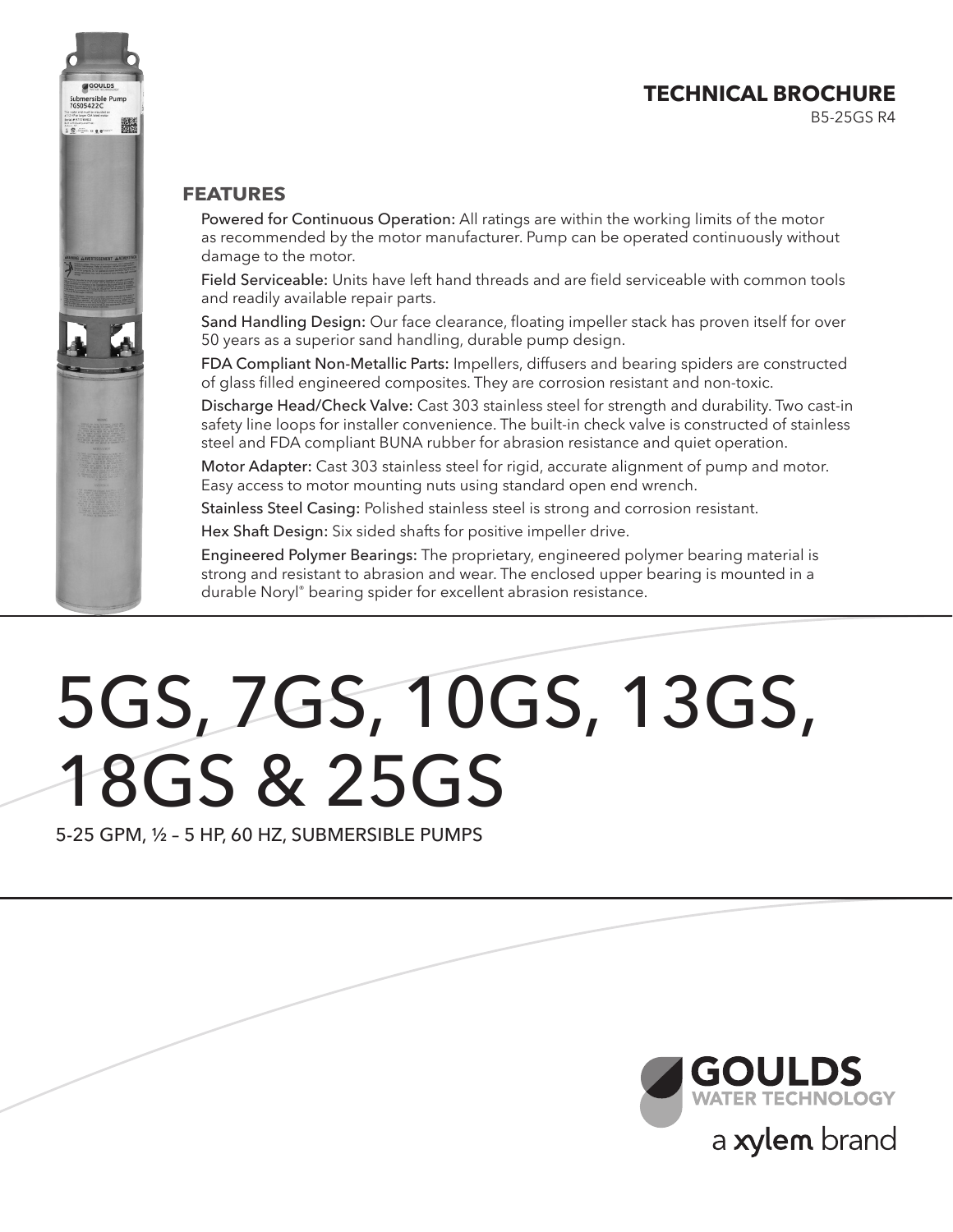### Residential Water Systems

| <b>Series</b> | <b>Model</b> | <b>Required</b><br><b>HP</b> | <b>Stages</b>  | Length<br>(in) | Weight<br>(lbs) |
|---------------|--------------|------------------------------|----------------|----------------|-----------------|
|               | 5GS05R       | .5                           | 9              | 12.9           | 8               |
|               | 5GS05        | .5                           | 12             | 15.0           | 9               |
| 5GS           | 5GS07        | .75                          | 15             | 17.0           | 11              |
|               | 5GS10        | 1                            | 20             | 21.7           | 13              |
|               | 5GS15        | 1.5                          | 26             | 25.8           | 15              |
|               | 5GS20        | $\overline{2}$               | 33             | 31.6           | 19              |
|               | 7GS05R       | $.5\phantom{0}$              | $\overline{7}$ | 11.7           | 6               |
|               | 7GS05        | .5                           | 10             | 13.8           | 7               |
|               | 7GS07        | .75                          | 13             | 16.0           | 8               |
| 7GS           | 7GS10        | 1                            | 17             | 18.8           | 9               |
|               | 7GS15        | 1.5                          | 22             | 23.6           | 12              |
|               | 7GS20        | 2                            | 27             | 27.2           | 13              |
|               | 7GS30        | $\overline{3}$               | 34             | 33.2           | 18              |
|               | 10GS05R      | .5                           | 5              | 10.1           | 6               |
|               | 10GS05       | $.5\,$                       | $\overline{7}$ | 11.5           | $\overline{7}$  |
|               | 10GS07       | .75                          | 10             | 13.6           | 8               |
|               | 10GS10       | $\mathbf{1}$                 | 12             | 15.0           | 9               |
| <b>10GS</b>   | 10GS15       | 1.5                          | 17             | 18.4           | 12              |
|               | 10GS20       | $\overline{2}$               | 20             | 21.7           | 13              |
|               | 10GS30       | 3                            | 27             | 27.5           | 18              |
|               | 10GS50R      | 5                            | 35             | 33.0           | 21              |
|               | 10GS50       | 5                            | 42             | 40.2           | 24              |
|               | 13GS05       | $.5\phantom{0}$              | 5              | 10.1           | 6               |
|               | 13GS07       | .75                          | 7              | 11.5           | 7               |
| <b>13GS</b>   | 13GS10       | $\mathbf{1}$                 | 10             | 13.6           | 8               |
|               | 13GS15       | 1.5                          | 12             | 15.0           | 9               |
|               | 13GS20       | $\overline{2}$               | 17             | 18.4           | 12              |
|               | 13GS30       | 3                            | 21             | 22.3           | 15              |
|               | 18GS07       | .75                          | 6              | 11.8           | $\overline{7}$  |
|               | 18GS10       | 1                            | 8              | 13.5           | 8               |
|               | 18GS15       | 1.5                          | 11             | 16.1           | 10              |
| <b>18GS</b>   | 18GS20       | $\overline{2}$               | 14             | 18.6           | 11              |
|               | 18GS30       | 3                            | 19             | 24.1           | 15              |
|               | 18GS50R      | 5                            | 24             | 28.3           | 17              |
|               | 18GS50       | 5                            | 30             | 34.4           | 21              |
|               | 25GS10       | $\mathbf{1}$                 | $\overline{7}$ | 13.4           | 8               |
|               | 25GS15       | 1.5                          | 9              | 15.3           | 9               |
|               | 25GS20       | $\overline{2}$               | 11             | 17.2           | 10              |
| <b>25GS</b>   | 25GS30       | 3                            | 15             | 20.9           | 14              |
|               | 25GS50R      | 5                            | 22             | 28.7           | 17              |
|               | 25GS50       | 5                            | 26             | 33.4           | 21              |

#### **SPECIFICATIONS**

| <b>Model</b> | <b>Flow</b><br>Range<br><b>GPM</b> | <b>Horsepower</b><br>Range | <b>Best</b><br><b>Efficiency</b><br><b>GPM</b> | <b>Discharge</b><br><b>Connection</b> | <b>Minimum</b><br><b>Well Size</b> | <b>Rotation</b> <sup>1</sup> |
|--------------|------------------------------------|----------------------------|------------------------------------------------|---------------------------------------|------------------------------------|------------------------------|
| 5GS          | $1.2 - 7.5$                        | $\frac{1}{2} - 2$          | 5                                              | $1\frac{1}{4}$                        | 4"                                 | <b>CCW</b>                   |
| 7GS          | $1.5 - 10$                         | $\frac{1}{2} - 3$          | 7                                              | $1\frac{1}{4}$                        | 4"                                 | <b>CCW</b>                   |
| <b>10GS</b>  | $3 - 16$                           | $1/2 - 5$                  | 10                                             | $1\frac{1}{4}$                        | 4"                                 | <b>CCW</b>                   |
| 13GS         | $4 - 20$                           | $\frac{1}{2} - 3$          | 13                                             | $1\frac{1}{4}$                        | 4"                                 | <b>CCW</b>                   |
| <b>18GS</b>  | $6 - 28$                           | $\frac{3}{4} - 5$          | 18                                             | $1\frac{1}{4}$                        | 4"                                 | <b>CCW</b>                   |
| 25GS         | $8 - 33$                           | $1 - 5$                    | 25                                             | $1\frac{1}{4}$                        | 4"                                 | <b>CCW</b>                   |

① Rotation is counterclockwise when observed from pump discharge end.

#### WATER END DATA **NOMENCLATURE** See price book for complete order numbers.



#### **"GS" SERIES MATERIALS OF CONSTRUCTION**

| <b>Part Name</b>                  | <b>Material</b>                   |
|-----------------------------------|-----------------------------------|
| Discharge Head                    | <b>AISI 303 SS</b>                |
| Check Valve Poppet                | <b>AISI 304 SS</b>                |
| <b>Check Valve Seal</b>           | <b>BUNA, FDA compliant</b>        |
| Check Valve Seat                  | <b>AISI 304 SS</b>                |
| <b>Check Valve Retaining Ring</b> | <b>AISI 302 SS</b>                |
| Bearing Spider - Upper            | Noryl® GFN2                       |
| Bearing                           | Proprietary Engineered Polymer    |
| Klipring                          | <b>AISI 301 SS</b>                |
| <b>Diffuser</b>                   | Lexan <sup>®</sup>                |
| Impeller                          | Nory <sup>®</sup>                 |
| Bowl                              | <b>AISI 304 SS</b>                |
| Intermediate Sleeve *             | AISI 304 SS, Powder Metal         |
| Intermediate Shaft Coupling *     | AISI 304 SS, Powder Metal         |
| Intermediate Bearing Spider *     | Glass Filled Engineered Composite |
| Intermediate Bearing Spider *     | <b>AISI 303 SS</b>                |
| Shim                              | <b>AISI 304 SS</b>                |
| Screws - Cable Guard              | <b>AISI 304 SS</b>                |
| Motor Adapter                     | <b>AISI 303 SS</b>                |
| Casing                            |                                   |
| Shaft                             | <b>AISI 304 SS</b>                |
| Coupling                          | AISI 304 SS, Powder Metal         |
| Cable Guard                       | <b>AISI 304 SS</b>                |
| <b>Suction Screen</b>             | <b>AISI 304 SS</b>                |

\*See repair parts for where used.

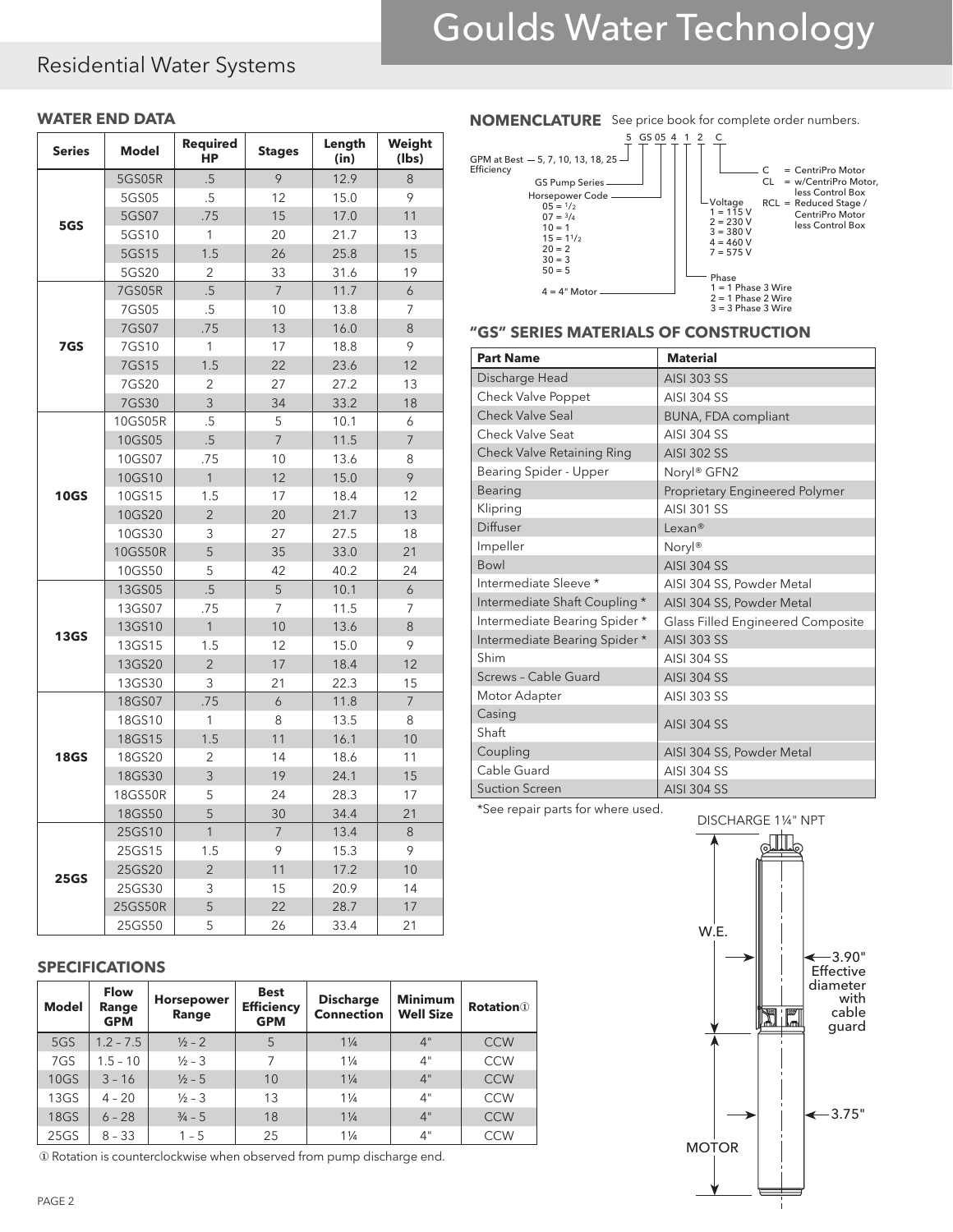### Residential Water Systems

| Order No. | <b>Type</b> | HP            | <b>Volts</b> | Length<br>$in.$ (mm) | Weight lb.<br>(kg.) |
|-----------|-------------|---------------|--------------|----------------------|---------------------|
| M05421    |             | $\frac{1}{2}$ | 115          | 11.0(279)            | 20(9.1)             |
| M05422    | 2-wire      | $\frac{1}{2}$ |              | 11.0 (279)           | 20(9.1)             |
| M07422    | <b>PSC</b>  | $\frac{3}{4}$ | 230          | 12.4(314)            | 23(10.4)            |
| M10422    |             |               |              | 13.3 (337)           | 25(11.3)            |
| M15422    |             | 1.5           |              | 14.9 (378)           | 29(13.2)            |
| M05411    |             | $\frac{1}{2}$ | 115          | 10.0(253)            | 19(8.6)             |
| M05412    |             | $\frac{1}{2}$ |              | 9.7(246)             | 18(8.2)             |
| M07412    |             | $\frac{3}{4}$ |              | 10.8(275)            | 22(10)              |
| M10412    | 3-wire      | 1             |              | 11.7(297)            | 23(10.4)            |
| M15412    |             | 1.5           | 230          | 13.6 (345)           | 28 (12.7)           |
| M20412    |             | $\mathcal{P}$ |              | 15.1 (383)           | 31(14.1)            |
| M30412    |             | 3             |              | 18.3 (466)           | 40 (18.1)           |
| M50412    |             | 5             |              | 27.7 (703)           | 70(31.8)            |

#### **CENTRIPRO 4" SINGLE-PHASE MOTORS CENTRIPRO 4" THREE-PHASE MOTORS**

#### **NEMA MOTOR**

- Corrosion resistant stainless steel construction.
- Built-in surge arrestor is provided on single phase motors through 5 HP.
- Stainless steel splined shaft.
- Hermetically sealed windings.
- Replaceable motor lead assembly.
- NEMA mounting dimensions.
- Control box is required with 3 wire single phase units.
- Three phase units require a magnetic starter with three leg Class 10 overload protection.

|             | <b>Order No. by Voltage</b> |              | <b>HP</b>       | Length     | Weight           |
|-------------|-----------------------------|--------------|-----------------|------------|------------------|
| <b>200V</b> | <b>230V</b>                 | 460V         |                 | in. (mm)   | lb. (kg.)        |
| M05430      | M05432                      | M05434       | $\frac{1}{2}$   | 10.8(275)  | 22(9.7)          |
| M07430      | M07432                      | M07434       | $\frac{3}{4}$   | 10.8(275)  | 22(9.7)          |
| M10430      | M10432                      | M10434       | 1               | 11.7(297)  | 23(10.4)         |
| M15430      | M15432                      | M15434       | 1.5             | 11.7 (297) | 23(10.4)         |
| M20430      | M20432                      | M20434       | 2               | 13.8 (351) | 28(12.7)         |
| M30430      | M30432                      | M30434       | 3               | 15.3 (389) | 32(14.5)         |
| M50430      | M50432                      | M50434       | 5               | 21.7(550)  | 55 (24.9)        |
| M75430      | M75432                      | M75434       | 7.5             | 27.7 (703) | 70 (1.8)         |
| Order No.   | HP                          | <b>Volts</b> | Length in. (mm) |            | Weight lb. (kg.) |
| M15437      | 1.5                         |              | 11.7(297)       |            | 23(10.4)         |
| M20437      | 2                           |              | 15.3 (389)      |            | 32(14.5)         |
| M30437      | 3                           | 575          | 15.3 (389)      |            | 32(14.5)         |
| M50437      | 5                           |              | 27.7 (703)      |            | 70 (31.8)        |
| M75437      | 7.5                         |              | 27.7 (703)      |            | 70 (31.8)        |

#### **AGENCY LISTINGS**



Pump/Water End and CentriPro Motor - tested to UL778 and CAN 22.2 by CSA International (Canadian Standards Association)



CentriPro Motor - Certified to NSF/ANSI 61, Annex G, Drinking Water System Components 4P49



**LLC**

NSF/ANSI 372 – Drinking Water System Components – Lead Content

**CLASS 6853 01** - Low Lead Content Certification Program - - Plumbing Products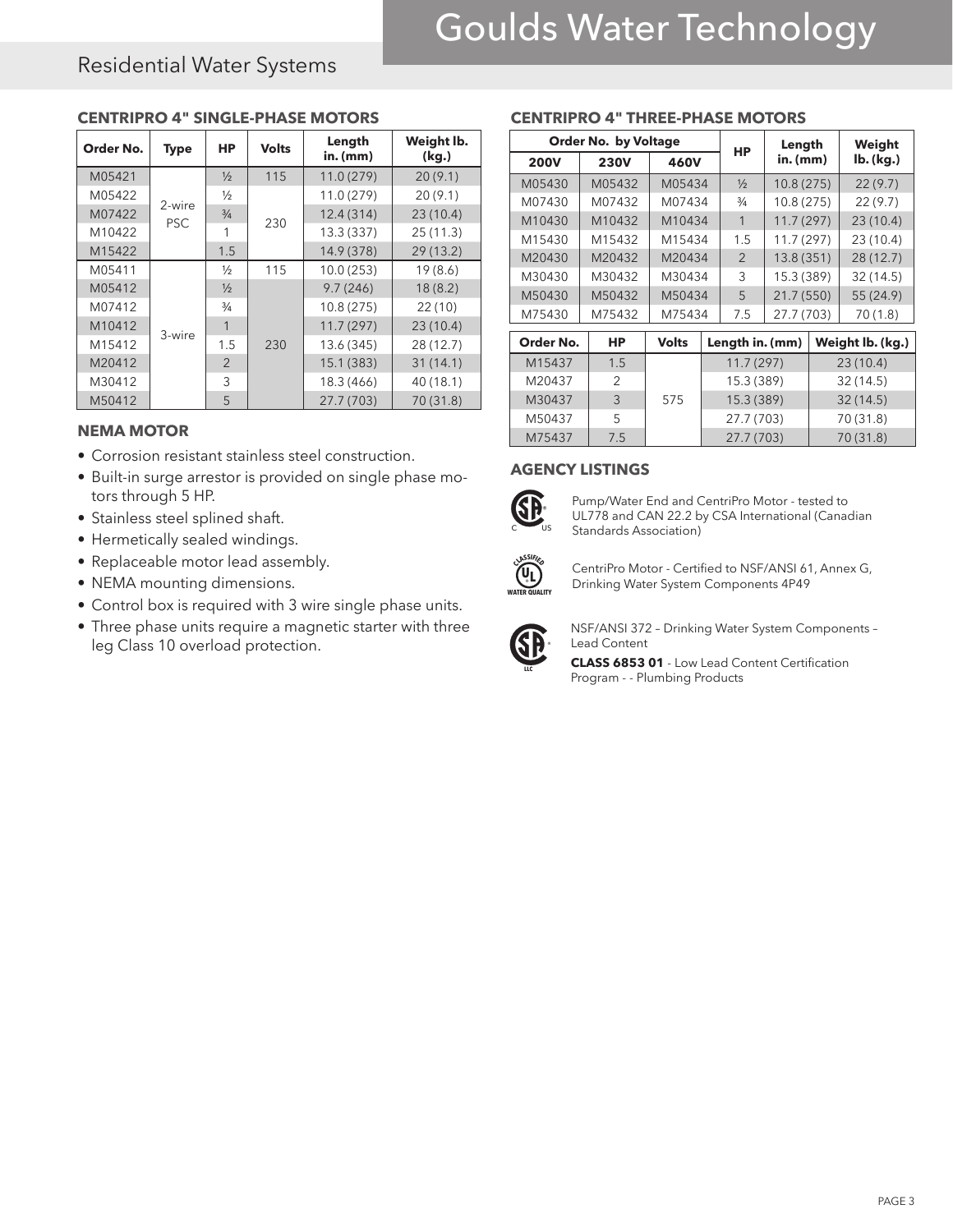### Residential Water Systems

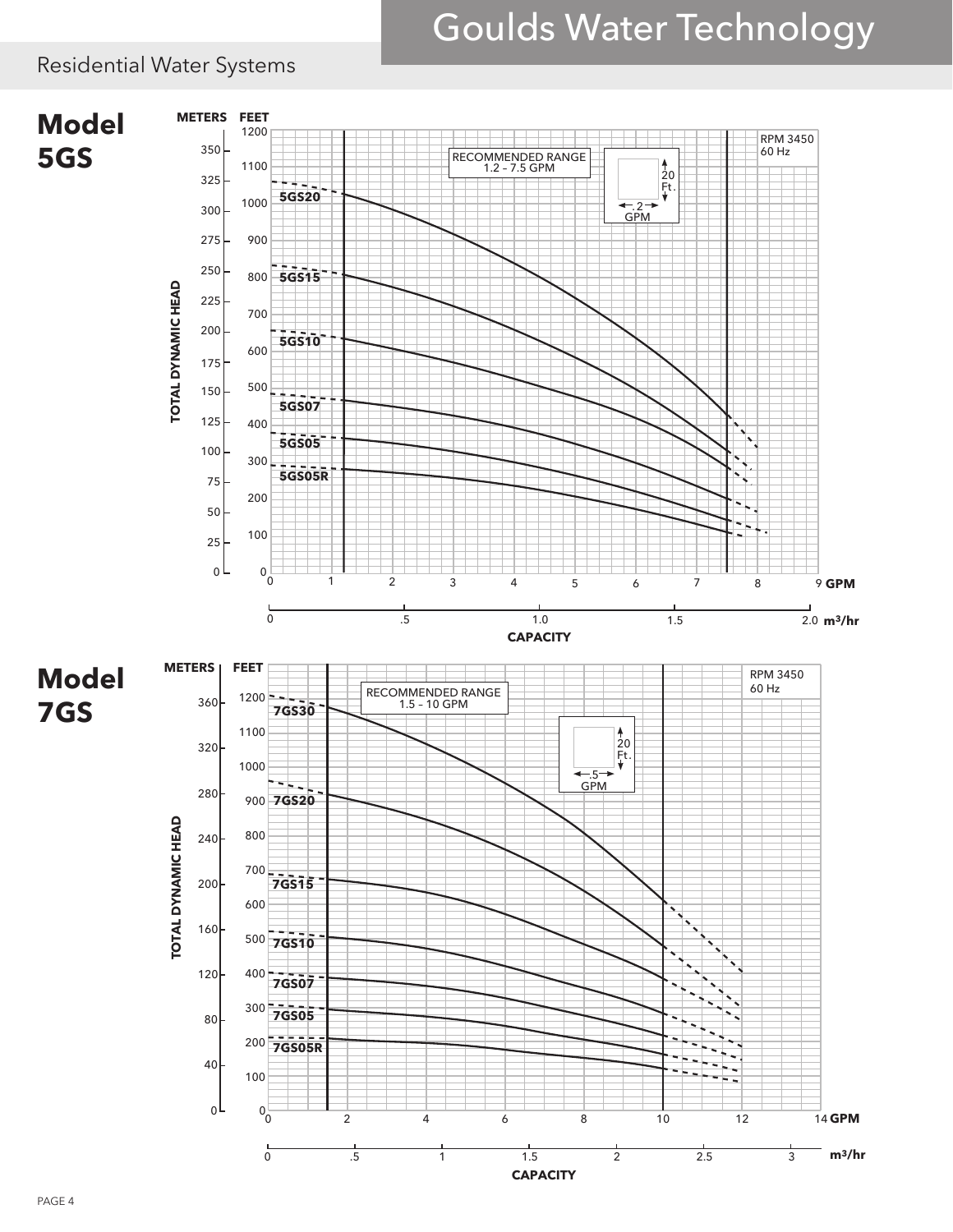### Residential Water Systems

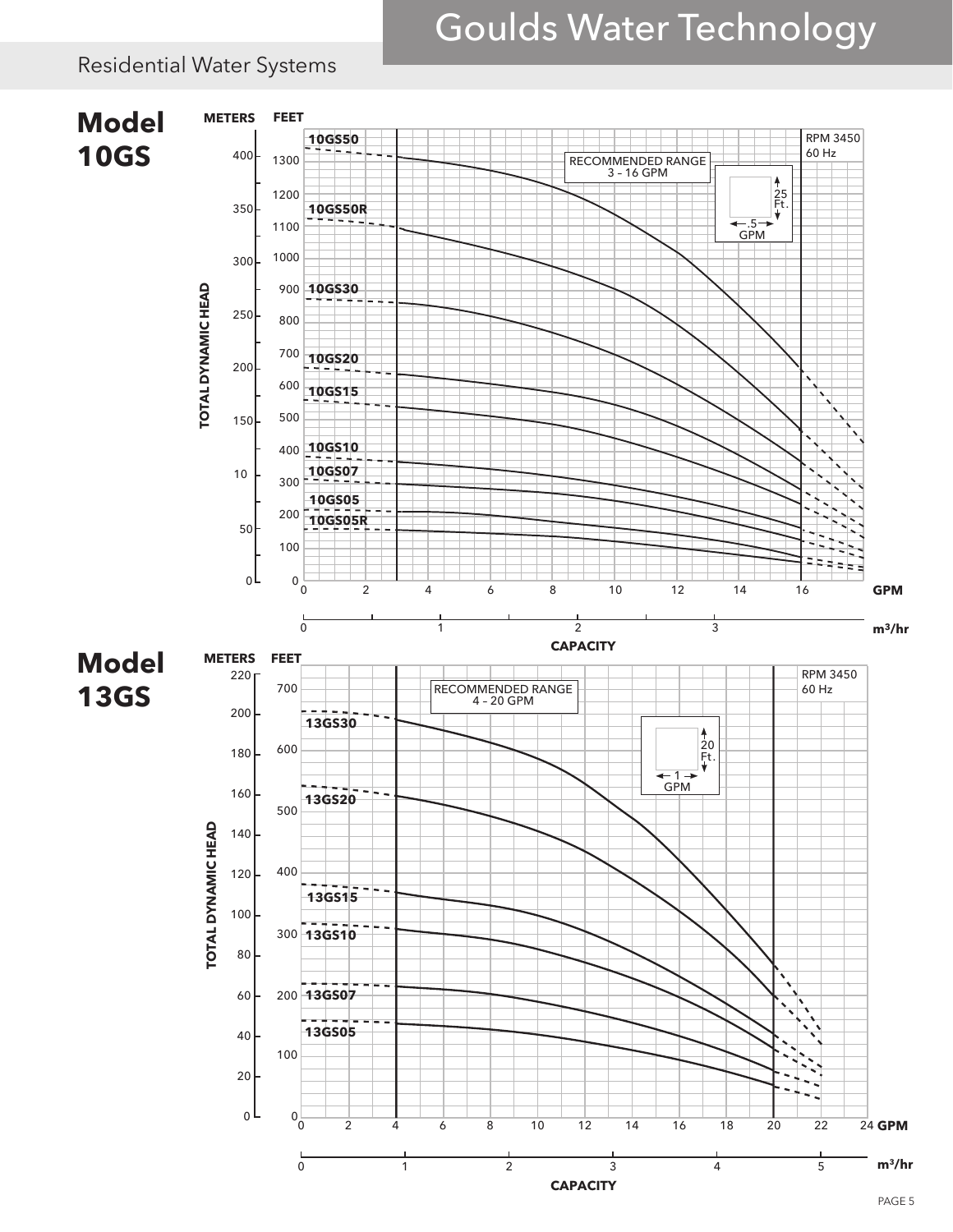### Residential Water Systems

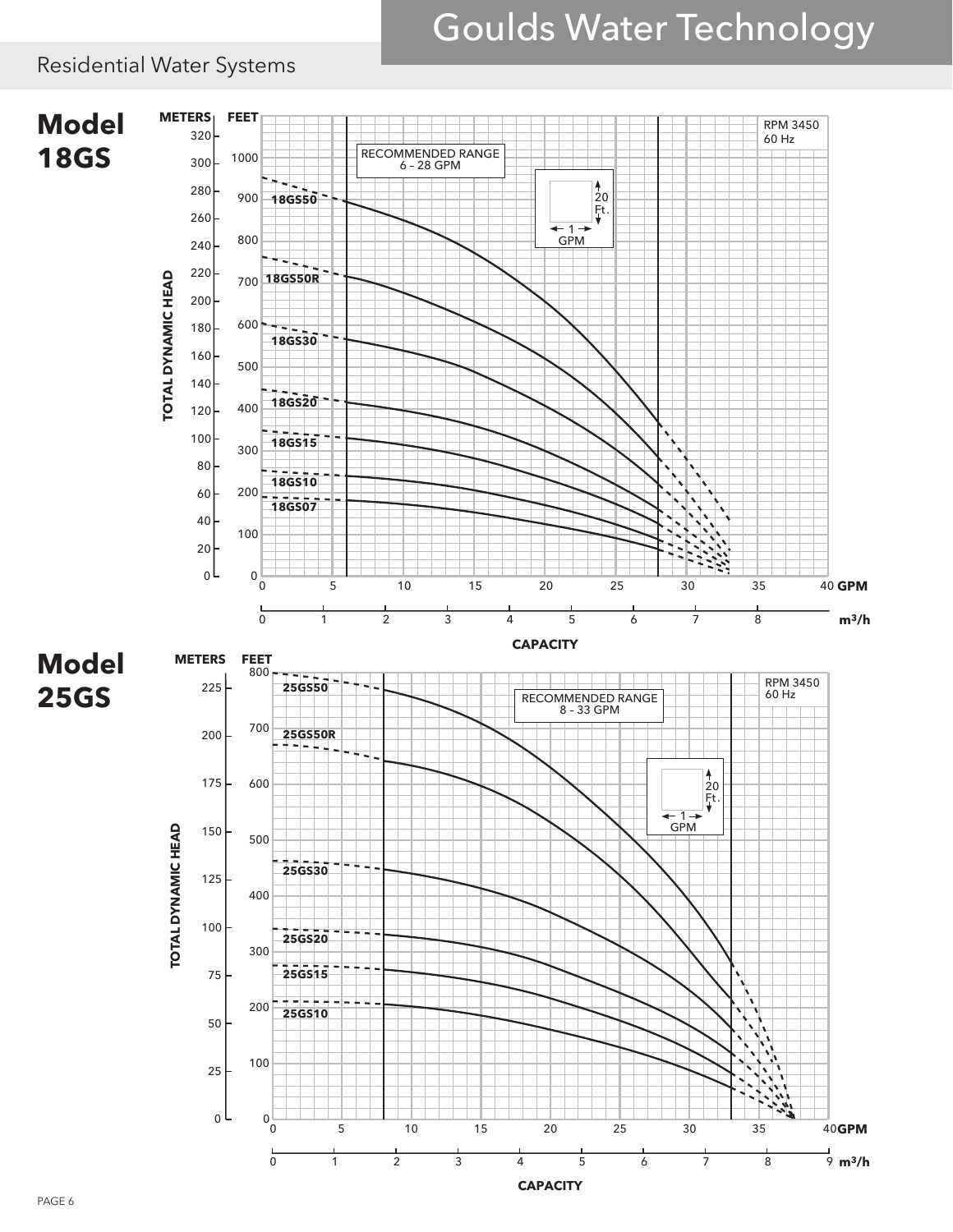### **MODEL 5GS**

#### **SELECTION CHART**

Horsepower Range ½ – 2, Recommended Range 1.2 – 7.5 GPM, 60 Hz, 3450 RPM

| Pump<br>Model       |                |             |     |                  |                  |     |                  |                  |                  |                  |                  |                 |                     |                  |                  |     |            |                 |         |               | Depth to Water in Feet/Ratings in GPM (Gallons per Minute)                                    |         |                  |                       |                  |                  |           |                  |                  |           |     |                                                                                                                                                                                  |    |  |
|---------------------|----------------|-------------|-----|------------------|------------------|-----|------------------|------------------|------------------|------------------|------------------|-----------------|---------------------|------------------|------------------|-----|------------|-----------------|---------|---------------|-----------------------------------------------------------------------------------------------|---------|------------------|-----------------------|------------------|------------------|-----------|------------------|------------------|-----------|-----|----------------------------------------------------------------------------------------------------------------------------------------------------------------------------------|----|--|
|                     | HP             | <b>PSI</b>  | 20  | 40               | 60               |     |                  |                  |                  |                  |                  |                 |                     |                  |                  |     |            |                 |         |               |                                                                                               |         |                  |                       |                  |                  |           |                  |                  |           |     | 80   100   120   140   160   180   200   220   224   260   280   300   340   380   420   460   500   540   580   620   660   700   740   780   820   860   900   940   980   020 |    |  |
|                     |                | $\mathbf 0$ |     |                  |                  |     |                  | 7.4              | 6.9              | 6.3              | 5.8              | 5.3   4.7       |                     |                  | $4.0$ 3.0 1.4    |     |            |                 |         |               |                                                                                               |         |                  |                       |                  |                  |           |                  |                  |           |     |                                                                                                                                                                                  |    |  |
|                     |                | 20          |     |                  |                  | 7.3 | 6.7              | 6.2              | 5.6              | 5.1              | 4.5              | $3.8$ 2.6       |                     |                  |                  |     |            |                 |         |               |                                                                                               |         |                  |                       |                  |                  |           |                  |                  |           |     |                                                                                                                                                                                  |    |  |
|                     |                | 30          |     |                  | 7.2              | 6.6 | 6.1              | 5.6              | 5.0              | 4.4              | 3.6              | 2.3             |                     |                  |                  |     |            |                 |         |               |                                                                                               |         |                  |                       |                  |                  |           |                  |                  |           |     |                                                                                                                                                                                  |    |  |
| 5GS05R              | $\frac{1}{2}$  | 40          |     | 7.1              | 6.6              | 6.0 | $\overline{5.5}$ | 4.9              | 4.3              | 3.4              | $\overline{2.1}$ |                 |                     |                  |                  |     |            |                 |         |               |                                                                                               |         |                  |                       |                  |                  |           |                  |                  |           |     |                                                                                                                                                                                  |    |  |
|                     |                | 50          | 7.0 | 6.5              | $\overline{5.9}$ | 5.4 | 4.9              | 4.2              | 3.3              | 1.8              |                  |                 |                     |                  |                  |     |            |                 |         |               |                                                                                               |         |                  |                       |                  |                  |           |                  |                  |           |     |                                                                                                                                                                                  |    |  |
|                     |                | 60          | 6.4 | $\overline{5.8}$ | $\overline{5.3}$ | 4.8 | 4.1              | 3.1              | 1.6              |                  |                  |                 |                     |                  |                  |     |            |                 |         |               |                                                                                               |         |                  |                       |                  |                  |           |                  |                  |           |     |                                                                                                                                                                                  |    |  |
| <b>Shut-off PSI</b> |                |             |     | 118 109 101      |                  | 92  | 83               | $\overline{75}$  | 66               | $\overline{57}$  | 49               | 40              | $\overline{31}$     | $\overline{23}$  | 14               | 5   |            |                 |         |               |                                                                                               |         |                  |                       |                  |                  |           |                  |                  |           |     |                                                                                                                                                                                  |    |  |
|                     |                | $\mathbf 0$ |     |                  |                  |     |                  |                  | 7.7              | 7.3              | 6.9              | 6.4             | 6.0                 | 5.6              | 5.1              | 4.7 | 4.1        | 2.6             |         |               |                                                                                               |         |                  |                       |                  |                  |           |                  |                  |           |     |                                                                                                                                                                                  |    |  |
|                     |                | 20          |     |                  |                  |     |                  | $7.5$ 7.1        | 6.7              | 6.3              | $\overline{5.9}$ | $5.4$ 5.0       |                     | 4.5              | 3.9              | 3.2 | 2.3        |                 |         |               |                                                                                               |         |                  |                       |                  |                  |           |                  |                  |           |     |                                                                                                                                                                                  |    |  |
|                     |                | 30          |     |                  |                  | 7.5 | 7.1              | 6.7              | 6.2              | $\overline{5.8}$ | 5.4              | 4.9 4.4         |                     | 3.8              | 3.1              | 2.1 |            |                 |         |               |                                                                                               |         |                  |                       |                  |                  |           |                  |                  |           |     |                                                                                                                                                                                  |    |  |
| <b>5GS05</b>        | $\frac{1}{2}$  | 40          |     |                  | 7.4              | 7.0 | 6.6              | 6.2              | $\overline{5.7}$ | 5.3              | 4.9              | 4.3   3.7       |                     | 2.9              | 1.9              |     |            |                 |         |               |                                                                                               |         |                  |                       |                  |                  |           |                  |                  |           |     |                                                                                                                                                                                  |    |  |
|                     |                | 50          |     | $7.7$ 7.4        | 6.9              | 6.5 | 6.1              | $\overline{5.7}$ | $\overline{5.2}$ | $4.8$            | 4.2              | $3.6$ 2.8       |                     | 1.8              |                  |     |            |                 |         |               |                                                                                               |         |                  |                       |                  |                  |           |                  |                  |           |     |                                                                                                                                                                                  |    |  |
|                     |                | 60          | 7.3 | 6.9              | 6.5              | 6.0 | 5.6              | 5.2              | 4.7              | 4.2              | $\overline{3.5}$ | 2.6             | 1.6                 |                  |                  |     |            |                 |         |               |                                                                                               |         |                  |                       |                  |                  |           |                  |                  |           |     |                                                                                                                                                                                  |    |  |
| <b>Shut-off PSI</b> |                |             |     | 156 147          | 138              |     |                  |                  | 130 121 112 104  | $\overline{95}$  | 86               | $\overline{78}$ | 69                  | 60               | $\overline{52}$  | 43  | 34         | 17              |         |               |                                                                                               |         |                  |                       |                  |                  |           |                  |                  |           |     |                                                                                                                                                                                  |    |  |
|                     |                | $\mathbf 0$ |     |                  |                  |     |                  |                  |                  |                  |                  | 7.6             | 7.3                 | 7.0              | 6.6              | 6.3 | 5.9        | 5.2             |         | $4.4$ 3.3 1.6 |                                                                                               |         |                  |                       |                  |                  |           |                  |                  |           |     |                                                                                                                                                                                  |    |  |
|                     |                | 20          |     |                  |                  |     |                  |                  |                  | 7.5              | 7.2              | 6.9             | 6.5                 | 6.2              | $\overline{5.8}$ | 5.5 | 5.1        | 4.2             | 3.1     | 1.3           |                                                                                               |         |                  |                       |                  |                  |           |                  |                  |           |     |                                                                                                                                                                                  |    |  |
|                     |                | 30          |     |                  |                  |     |                  |                  | 7.5              | 7.2              | 6.8              | 6.5   6.1       |                     | 5.8              | 5.4              | 5.0 | 4.6        | 3.6             | 2.1     |               |                                                                                               |         |                  |                       |                  |                  |           |                  |                  |           |     |                                                                                                                                                                                  |    |  |
| <b>5GS07</b>        | $\frac{3}{4}$  | 40          |     |                  |                  |     |                  | 7.4              | 7.1              | 6.8              | 6.4              | $6.1$ 5.7       |                     | $\overline{5.4}$ | 5.0              | 4.6 | 4.1        | 2.8             |         |               |                                                                                               |         |                  |                       |                  |                  |           |                  |                  |           |     |                                                                                                                                                                                  |    |  |
|                     |                | 50          |     |                  |                  |     |                  |                  | 6.7              |                  |                  | $5.7$ 5.3       |                     | 4.9              | 4.5              | 4.0 |            | 1.8             |         |               |                                                                                               |         |                  |                       |                  |                  |           |                  |                  |           |     |                                                                                                                                                                                  |    |  |
|                     |                | 60          |     |                  |                  | 7.3 | 7.4<br>7.0       | 7.1<br>6.7       | 6.3              | 6.4<br>6.0       | 6.0<br>5.6       | 5.3   4.9       |                     | 4.4              | 3.9              | 3.3 | 3.4<br>2.6 |                 |         |               |                                                                                               |         |                  |                       |                  |                  |           |                  |                  |           |     |                                                                                                                                                                                  |    |  |
| <b>Shut-off PSI</b> |                |             |     |                  | 7.6<br>184       |     | 175 167          | 158              | 149              |                  | $141$ 132        |                 | 123 115 106         |                  | $\overline{97}$  | 89  | 80         | 63              | 45      | 28            | 11                                                                                            |         |                  |                       |                  |                  |           |                  |                  |           |     |                                                                                                                                                                                  |    |  |
|                     |                | $\mathbf 0$ |     |                  |                  |     |                  |                  |                  |                  |                  |                 |                     |                  |                  |     | 7.5        | 7.0             | 6.5     | 5.9           | 5.3                                                                                           |         |                  | $4.6$ 3.8 2.8 1.6     |                  |                  |           |                  |                  |           |     |                                                                                                                                                                                  |    |  |
|                     |                | 20          |     |                  |                  |     |                  |                  |                  |                  |                  |                 |                     | 7.6              | 7.4              | 7.2 | 7.0        | 6.4             | 5.9     | 5.2           | 4.5                                                                                           | 3.7     | $\overline{2.6}$ |                       |                  |                  |           |                  |                  |           |     |                                                                                                                                                                                  |    |  |
|                     |                | 30          |     |                  |                  |     |                  |                  |                  |                  |                  |                 | 7.6                 | 7.4              | 7.2              | 6.9 | 6.7        | 6.1             | 5.5     | 4.8           | $4.0\,$                                                                                       | 3.1     | 1.9              |                       |                  |                  |           |                  |                  |           |     |                                                                                                                                                                                  |    |  |
| 5GS10               |                | 40          |     |                  |                  |     |                  |                  |                  |                  |                  | $7.6$ 7.4       |                     | 7.1              | 6.9              | 6.6 | 6.3        | 5.8             | 5.1     | 4.4           | 3.5                                                                                           | 2.5     |                  |                       |                  |                  |           |                  |                  |           |     |                                                                                                                                                                                  |    |  |
|                     |                |             |     |                  |                  |     |                  |                  |                  |                  |                  |                 |                     | 6.8              | 6.6              | 6.3 | 6.0        | 5.4             | 4.7     |               |                                                                                               | 1.7     |                  |                       |                  |                  |           |                  |                  |           |     |                                                                                                                                                                                  |    |  |
|                     |                | 50<br>60    |     |                  |                  |     |                  |                  |                  |                  | 7.5              | $7.3$ 7.1       |                     |                  | 6.5   6.3        | 6.0 |            |                 | 4.3     | 3.9           | 2.9                                                                                           |         |                  |                       |                  |                  |           |                  |                  |           |     |                                                                                                                                                                                  |    |  |
|                     |                |             |     |                  |                  |     |                  |                  |                  | 7.5              | 7.3              | 7.1   6.8       |                     |                  |                  |     | 5.7        | 5.0             |         | 3.4           | 2.3                                                                                           |         |                  |                       |                  |                  |           |                  |                  |           |     |                                                                                                                                                                                  |    |  |
| <b>Shut-off PSI</b> |                |             |     |                  |                  |     |                  |                  |                  | 214              |                  |                 | 206 197 188 180 171 |                  |                  | 162 | 154        | 136             | 119 102 |               | 84                                                                                            | 67      | 50               | 32                    | 15               |                  |           |                  |                  |           |     |                                                                                                                                                                                  |    |  |
|                     |                | $\mathbf 0$ |     |                  |                  |     |                  |                  |                  |                  |                  |                 |                     |                  |                  |     |            | 7.5             | 7.2     | 6.8           | 6.3                                                                                           | 5.9     | 5.5              | 5.1                   | 4.6              |                  |           | 4.1 3.5 2.8 1.8  |                  |           |     |                                                                                                                                                                                  |    |  |
|                     |                | 20          |     |                  |                  |     |                  |                  |                  |                  |                  |                 |                     |                  |                  | 7.6 | 7.5        | 7.1             | 6.7     | 6.3           | 5.8                                                                                           | 5.4     | $\overline{5.0}$ | 4.5                   | 4.0              | $\overline{3.4}$ | $2.6$ 1.6 |                  |                  |           |     |                                                                                                                                                                                  |    |  |
| 5GS15               | $1\frac{1}{2}$ | 30          |     |                  |                  |     |                  |                  |                  |                  |                  |                 |                     |                  | 7.6              | 7.5 | 7.3        | 6.9             | 6.5     | 6.0           | 5.6                                                                                           | 5.2     | 4.7              | 4.2                   | 3.7              | 3.0              | 2.1       |                  |                  |           |     |                                                                                                                                                                                  |    |  |
|                     |                | 40          |     |                  |                  |     |                  |                  |                  |                  |                  |                 |                     | 7.6              | 7.4              | 7.3 | 7.1        | 6.6             | 6.2     | 5.8           | 5.3                                                                                           | 4.9     |                  | $4.5$ 3.9 3.3 2.5 1.4 |                  |                  |           |                  |                  |           |     |                                                                                                                                                                                  |    |  |
|                     |                | 50          |     |                  |                  |     |                  |                  |                  |                  |                  |                 | 7.6                 | 7.4              | 7.2              | 7.0 | 6.8        | 6.4             | 6.0     | 5.5           | $\overline{5.1}$                                                                              | 4.7     | 4.2              | 3.6                   | 2.9              | 1.9              |           |                  |                  |           |     |                                                                                                                                                                                  |    |  |
|                     |                | 60          |     |                  |                  |     |                  |                  |                  |                  |                  | 7.6             | 7.4                 | 7.2              | $7.0$            | 6.8 | 6.6        | 6.1             | 5.7     | 5.3           | 4.8                                                                                           | 4.4     | 3.8              | $\overline{3.2}$      | 2.4              |                  |           |                  |                  |           |     |                                                                                                                                                                                  |    |  |
| <b>Shut-off PSI</b> |                |             |     |                  |                  |     |                  |                  |                  |                  |                  |                 | 274 265             | 257              | 248 239          |     | 231        | 213 196 179 162 |         |               |                                                                                               | 144 127 |                  | 110                   | $\overline{92}$  | 75               | 58        | 40               | 23               |           |     |                                                                                                                                                                                  |    |  |
|                     |                | $\mathbf 0$ |     |                  |                  |     |                  |                  |                  |                  |                  |                 |                     |                  |                  |     |            |                 |         |               | 7.4                                                                                           | 7.1     | 6.8              | 6.4                   | 6.1              | 5.7              | 5.4       | $5.0$            | 4.7              | 4.3   3.9 |     | 3.3 2.7                                                                                                                                                                          |    |  |
|                     |                | 20          |     |                  |                  |     |                  |                  |                  |                  |                  |                 |                     |                  |                  |     |            |                 |         | 7.4           | 7.1                                                                                           | 6.7     | 6.4              | 6.0                   | 5.7              | $5.3$ 5.0        |           | 4.6              |                  |           |     | $4.2$ 3.8 3.3 2.6 1.9                                                                                                                                                            |    |  |
| <b>5GS20</b>        | 2              | 30          |     |                  |                  |     |                  |                  |                  |                  |                  |                 |                     |                  |                  |     |            |                 | 7.5     | 7.2           | 6.9                                                                                           | 6.5     | 6.2              | 5.8                   | 5.5              | 5.1              | 4.8       | 4.4              | 4.0              | $3.5$ 2.9 |     | 2.2                                                                                                                                                                              |    |  |
|                     |                | 40          |     |                  |                  |     |                  |                  |                  |                  |                  |                 |                     |                  |                  |     |            |                 | 7.3     | 7.0           | 6.7                                                                                           | 6.3     |                  | $6.0$ 5.6 5.3         |                  | 4.9 4.6          |           | 4.2              | 3.7              | 3.2       | 2.5 | 1.7                                                                                                                                                                              |    |  |
|                     |                | 50          |     |                  |                  |     |                  |                  |                  |                  |                  |                 |                     |                  |                  |     |            | 7.5             | 7.2     | 6.8           | 6.5                                                                                           | 6.1     | 5.8              | 5.4                   | $\overline{5.1}$ | 4.7              | 4.3       | $\overline{3.9}$ | $\overline{3.4}$ | 2.8       | 2.1 |                                                                                                                                                                                  |    |  |
|                     |                | 60          |     |                  |                  |     |                  |                  |                  |                  |                  |                 |                     |                  |                  |     | 7.6        | 7.3             | 7.0     |               | $\left  6.6 \right  6.3 \left  5.9 \right  5.6 \left  5.2 \right  4.9 \left  4.5 \right  4.1$ |         |                  |                       |                  |                  |           | 3.6              | 3.1              | 2.4       | 1.6 |                                                                                                                                                                                  |    |  |
| <b>Shut-off PSI</b> |                |             |     |                  |                  |     |                  |                  |                  |                  |                  |                 |                     |                  |                  |     |            |                 |         |               | 328 311 293 276 259 242 224 207 190 172 155 138 120 103                                       |         |                  |                       |                  |                  |           |                  |                  |           | 86  | 68                                                                                                                                                                               | 51 |  |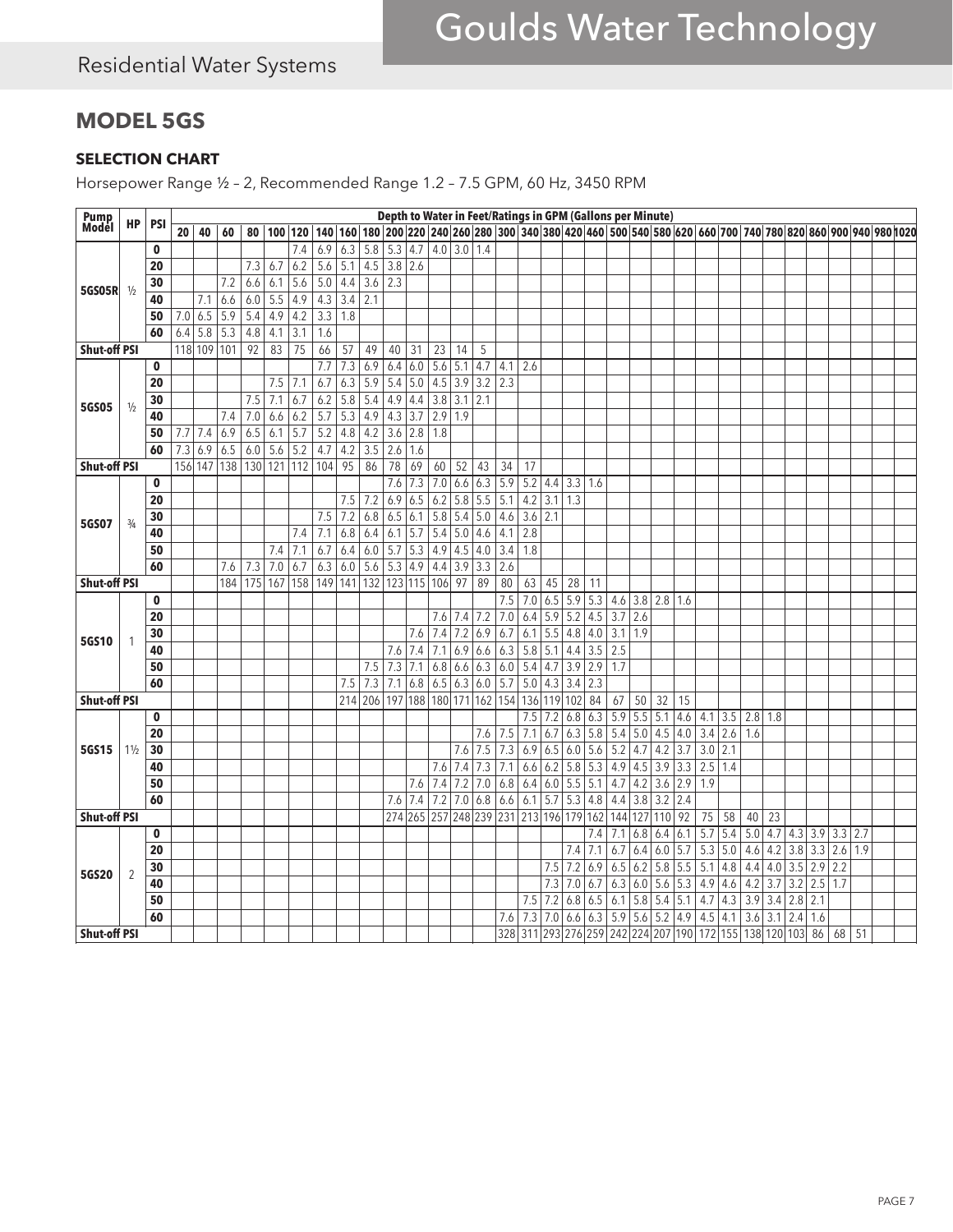### Residential Water Systems

#### **MODEL 7GS SELECTION CHART**

Horsepower Range ½ – 1, Recommended Range 1.5 – 10 GPM, 60 Hz, 3450 RPM

| <b>Pump</b>         | <b>HP</b>     | <b>PSI</b>  |      |      |      |      |      |         |      |      |      |                |      |     |     |      |     | Depth to Water in Feet/Ratings in GPM (Gallons per Minute)                                          |     |     |     |     |     |     |     |     |     |                 |  |
|---------------------|---------------|-------------|------|------|------|------|------|---------|------|------|------|----------------|------|-----|-----|------|-----|-----------------------------------------------------------------------------------------------------|-----|-----|-----|-----|-----|-----|-----|-----|-----|-----------------|--|
| <b>Model</b>        |               |             | 20   | 40   | 60   | 80   | 100  | 120 140 |      |      |      |                |      |     |     |      |     | 160   180   200   220   240   260   280   300   320   340   360   380   400   420   440   460   480 |     |     |     |     |     |     |     |     |     | 500 540 580 620 |  |
|                     |               | $\mathbf 0$ |      |      |      |      |      | 10.2    | 8.9  | 7.5  | 5.9  | 3.6            |      |     |     |      |     |                                                                                                     |     |     |     |     |     |     |     |     |     |                 |  |
|                     |               | 20          |      |      |      | 9.8  | 8.5  | 7.0     | 5.3  | 2.5  |      |                |      |     |     |      |     |                                                                                                     |     |     |     |     |     |     |     |     |     |                 |  |
|                     |               | 30          |      |      | 9.6  | 8.3  | 6.8  | 4.9     | 1.9  |      |      |                |      |     |     |      |     |                                                                                                     |     |     |     |     |     |     |     |     |     |                 |  |
| <b>7GS05R</b>       | $\frac{1}{2}$ | 40          |      | 9.4  | 8.1  | 6.5  | 4.6  | 1.2     |      |      |      |                |      |     |     |      |     |                                                                                                     |     |     |     |     |     |     |     |     |     |                 |  |
|                     |               | 50          | 9.2  | 7.8  | 6.3  | 4.2  | 0.5  |         |      |      |      |                |      |     |     |      |     |                                                                                                     |     |     |     |     |     |     |     |     |     |                 |  |
|                     |               | 60          | 7.6  | 6.0  | 3.8  |      |      |         |      |      |      |                |      |     |     |      |     |                                                                                                     |     |     |     |     |     |     |     |     |     |                 |  |
| <b>Shut-off PSI</b> |               |             | 85   | 77   | 68   | 59   | 51   | 42      | 33   | 25   | 16   | $\overline{7}$ |      |     |     |      |     |                                                                                                     |     |     |     |     |     |     |     |     |     |                 |  |
|                     |               | $\mathbf 0$ |      |      |      |      |      |         |      | 10.1 | 9.2  | 8.3            | 7.4  | 6.3 | 5.0 | 3.4  |     |                                                                                                     |     |     |     |     |     |     |     |     |     |                 |  |
|                     |               | 20          |      |      |      |      |      | 9.8     | 9.0  | 8.1  | 7.1  | 6.0            | 4.6  | 2.7 |     |      |     |                                                                                                     |     |     |     |     |     |     |     |     |     |                 |  |
|                     |               | 30          |      |      |      |      | 9.7  | 8.8     | 7.9  | 6.9  | 5.8  | 4.3            | 2.4  |     |     |      |     |                                                                                                     |     |     |     |     |     |     |     |     |     |                 |  |
| <b>7GS05</b>        | $\frac{1}{2}$ | 40          |      |      | 10.4 | 9.6  | 8.7  | 7.8     | 6.7  | 5.6  | 4.1  | 2.0            |      |     |     |      |     |                                                                                                     |     |     |     |     |     |     |     |     |     |                 |  |
|                     |               | 50          |      | 10.3 | 9.4  | 8.5  | 7.6  | 6.6     | 5.4  | 3.8  | 1.7  |                |      |     |     |      |     |                                                                                                     |     |     |     |     |     |     |     |     |     |                 |  |
|                     |               | 60          | 10.2 | 9.3  | 8.4  | 7.5  | 6.4  | 5.1     | 3.5  |      |      |                |      |     |     |      |     |                                                                                                     |     |     |     |     |     |     |     |     |     |                 |  |
| <b>Shut-off PSI</b> |               |             | 125  | 116  | 107  | 99   | 90   | 81      | 73   | 64   | 55   | 47             | 38   | 29  | 21  | 12   |     |                                                                                                     |     |     |     |     |     |     |     |     |     |                 |  |
|                     |               | $\mathbf 0$ |      |      |      |      |      |         |      |      |      |                | 10.0 | 9.3 | 8.6 | 7.9  | 7.1 | 6.2                                                                                                 | 5.2 | 4.0 | 2.4 |     |     |     |     |     |     |                 |  |
|                     |               | 20          |      |      |      |      |      |         |      | 10.4 | 9.8  | 9.1            | 8.4  | 7.7 | 6.9 | 6.0  | 4.9 | 3.5                                                                                                 | 1.8 |     |     |     |     |     |     |     |     |                 |  |
|                     |               | 30          |      |      |      |      |      |         | 10.3 | 9.7  | 9.0  | 8.3            | 7.5  | 6.7 | 5.8 | 4.7  | 3.3 | 1.5                                                                                                 |     |     |     |     |     |     |     |     |     |                 |  |
| <b>7GS07</b>        | $\frac{3}{4}$ | 40          |      |      |      |      |      | 10.2    | 9.5  | 8.9  | 8.2  | 7.4            | 6.6  | 5.6 | 4.5 | 3.1  |     |                                                                                                     |     |     |     |     |     |     |     |     |     |                 |  |
|                     |               | 50          |      |      |      |      | 10.1 | 9.4     | 8.8  | 8.1  | 7.3  | 6.5            | 5.5  | 4.3 | 2.8 |      |     |                                                                                                     |     |     |     |     |     |     |     |     |     |                 |  |
|                     |               | 60          |      |      |      | 10.0 | 9.3  | 8.7     | 7.9  | 7.2  | 6.3  | 5.3            | 4.1  | 2.5 |     |      |     |                                                                                                     |     |     |     |     |     |     |     |     |     |                 |  |
| <b>Shut-off PSI</b> |               |             |      |      |      | 140  | 131  | 122     | 114  | 105  | 96   | 88             | 79   | 70  | 62  | 53   | 44  | 36                                                                                                  | 27  | 18  | 10  |     |     |     |     |     |     |                 |  |
|                     |               | $\mathbf 0$ |      |      |      |      |      |         |      |      |      |                |      |     |     | 10.1 | 9.6 | 9.0                                                                                                 | 8.5 | 7.9 | 7.3 | 6.7 | 6.0 | 5.3 | 4.4 | 3.4 | 2.1 |                 |  |
|                     |               | 20          |      |      |      |      |      |         |      |      |      |                | 10.4 | 9.9 | 9.4 | 8.9  | 8.3 | 7.7                                                                                                 | 7.1 | 6.5 | 5.8 | 5.0 | 4.1 | 3.0 | 1.6 |     |     |                 |  |
|                     |               | 30          |      |      |      |      |      |         |      |      |      | 10.3           | 9.9  | 9.3 | 8.8 | 8.2  | 7.6 | 7.0                                                                                                 | 6.4 | 5.7 | 4.9 | 4.0 | 2.8 |     |     |     |     |                 |  |
| <b>7GS10</b>        |               | 40          |      |      |      |      |      |         |      |      | 10.3 | 9.8            | 9.2  | 8.7 | 8.1 | 7.5  | 6.9 | 6.3                                                                                                 | 5.6 | 4.8 | 3.8 | 2.6 |     |     |     |     |     |                 |  |
|                     |               | 50          |      |      |      |      |      |         |      | 10.2 | 9.7  | 9.2            | 8.6  | 8.0 | 7.4 | 6.8  | 6.2 | 5.4                                                                                                 | 4.6 | 3.7 | 2.4 |     |     |     |     |     |     |                 |  |
|                     |               | 60          |      |      |      |      |      |         | 10.7 | 9.6  | 9.1  | 8.5            | 7.9  | 7.3 | 6.7 | 6.0  | 5.3 | 4.5                                                                                                 | 3.5 | 2.2 |     |     |     |     |     |     |     |                 |  |
| <b>Shut-off PSI</b> |               |             |      |      |      |      |      |         | 166  | 158  | 149  | 140            | 132  | 123 | 114 | 106  | 97  | 88                                                                                                  | 80  | 71  | 62  | 54  | 45  | 36  | 28  | 19  | 10  |                 |  |

#### Horsepower Range 1½ – 3, Recommended Range 1.5 – 10 GPM, 60 Hz, 3450 RPM

| <b>Pump</b>         |                |             |         |      |      |                 |      |      |         |     |      |         |      |         |     |     | Depth to Water in Feet/Ratings in GPM (Gallons per Minute) |     |     |     |     |     |                                     |     |     |                |     |                         |
|---------------------|----------------|-------------|---------|------|------|-----------------|------|------|---------|-----|------|---------|------|---------|-----|-----|------------------------------------------------------------|-----|-----|-----|-----|-----|-------------------------------------|-----|-----|----------------|-----|-------------------------|
| <b>Model</b>        | <b>HP</b>      | <b>PSI</b>  | 200 220 |      |      | 240 260 280 300 |      |      | 340 380 | 420 |      | 460 500 |      | 540 580 |     |     |                                                            |     |     |     |     |     | 620 660 700 740 780 820 860 900 940 |     |     |                |     | 980 1020 1060 1100 1140 |
|                     |                | $\mathbf 0$ |         |      |      |                 |      |      | 10.2    | 9.3 | 8.5  | 7.6     | 6.8  | 5.9     | 4.7 | 2.6 |                                                            |     |     |     |     |     |                                     |     |     |                |     |                         |
|                     |                | 20          |         |      |      |                 |      | 10.1 | 9.2     | 8.3 | 7.5  | 6.7     | 5.8  | 4.5     | 2.1 |     |                                                            |     |     |     |     |     |                                     |     |     |                |     |                         |
| 7GS15               | $1\frac{1}{2}$ | 30          |         |      |      |                 | 10.4 | 9.6  | 8.7     | 7.8 | 7.0  | 6.2     | 5.1  | 3.3     |     |     |                                                            |     |     |     |     |     |                                     |     |     |                |     |                         |
|                     |                | 40          |         |      |      | 10.3            | 9.9  | 9.1  | 8.2     | 7.4 | 6.6  | 5.6     | 4.2  | 1.6     |     |     |                                                            |     |     |     |     |     |                                     |     |     |                |     |                         |
|                     |                | 50          |         |      | 10.3 | 9.9             | 9.4  | 8.6  | 7.7     | 6.9 | 6.0  | 4.9     | 2.9  |         |     |     |                                                            |     |     |     |     |     |                                     |     |     |                |     |                         |
|                     |                | 60          |         | 10.2 | 9.8  | 9.4             | 8.9  | 8.1  | 7.2     | 6.4 | 5.4  | 3.9     |      |         |     |     |                                                            |     |     |     |     |     |                                     |     |     |                |     |                         |
| <b>Shut-off PSI</b> |                |             |         | 194  | 186  | 177             | 168  | 151  | 134     | 116 | 99   | 82      | 64   | 47      | 30  | 12  |                                                            |     |     |     |     |     |                                     |     |     |                |     |                         |
|                     |                | $\mathbf 0$ |         |      |      |                 |      |      |         |     |      | 9.8     | 9.3  | 8.7     | 8.4 | 7.8 | 7.1                                                        | 6.3 | 5.4 | 4.5 | 3.5 | 2.2 |                                     |     |     |                |     |                         |
|                     |                | 20          |         |      |      |                 |      |      |         |     | 9.8  | 9.3     | 8.7  | 8.4     | 7.7 | 6.9 | 6.2                                                        | 5.3 | 4.3 | 3.2 | 2.8 |     |                                     |     |     |                |     |                         |
| <b>7GS20</b>        | $\overline{2}$ | 30          |         |      |      |                 |      |      |         | 9.9 | 9.5  | 9.0     | 8.5  | 7.9     | 7.2 | 6.4 | 5.7                                                        | 4.4 | 3.7 |     |     |     |                                     |     |     |                |     |                         |
|                     |                | 40          |         |      |      |                 |      |      | 10.0    | 9.7 | 9.2  | 8.7     | 8.3  | 7.5     | 6.7 | 6.0 | 5.2                                                        | 4.1 | 3.0 |     |     |     |                                     |     |     |                |     |                         |
|                     |                | 50          |         |      |      |                 |      |      | 9.9     | 9.4 | 8.9  | 8.5     | 7.8  | 7.2     | 6.3 | 5.5 | 4.7                                                        | 3.5 |     |     |     |     |                                     |     |     |                |     |                         |
|                     |                | 60          |         |      |      |                 |      | 10.0 | 9.6     | 9.1 | 8.7  | 8.2     | 7.4  | 6.6     | 5.8 | 5.0 | 4.0                                                        |     |     |     |     |     |                                     |     |     |                |     |                         |
| <b>Shut-off PSI</b> |                |             |         |      |      |                 |      | 268  | 251     | 234 | 216  | 199     | 182  | 165     | 147 | 130 | 113                                                        | 95  | 80  | 61  | 43  | 26  |                                     |     |     |                |     |                         |
|                     |                | $\mathbf 0$ |         |      |      |                 |      |      |         |     |      |         |      |         | 9.8 | 9.5 | 9.2                                                        | 8.7 | 8.3 | 7.9 | 7.4 | 6.8 | 6.2                                 | 5.4 | 4.7 | 3.9            | 3.0 | 2.0                     |
|                     |                | 20          |         |      |      |                 |      |      |         |     |      |         |      | 9.8     | 9.4 | 9.2 | 8.7                                                        | 8.3 | 7.8 | 7.2 | 6.7 | 6.2 | 5.3                                 | 4.5 | 3.7 | 3.3            | 1.7 |                         |
| <b>7GS30</b>        | 3              | 30          |         |      |      |                 |      |      |         |     |      |         | 10.0 | 9.6     | 9.2 | 8.8 | 8.5                                                        | 8.0 | 7.5 | 6.9 | 6.3 | 5.7 | 4.8                                 | 4.1 | 3.2 | 2.3            |     |                         |
|                     |                | 40          |         |      |      |                 |      |      |         |     |      | 10.0    | 9.7  | 9.4     | 9.0 | 8.6 | 8.2                                                        | 7.7 | 7.2 | 6.6 | 5.9 | 5.2 | 4.4                                 | 3.6 | 2.7 | 1.7            |     |                         |
|                     |                | 50          |         |      |      |                 |      |      |         |     |      | 9.9     | 9.5  | 9.2     | 8.7 | 8.4 | 7.9                                                        | 7.4 | 6.8 | 6.3 | 5.5 | 4.8 | 3.9                                 | 3.1 | 2.2 |                |     |                         |
|                     |                | 60          |         |      |      |                 |      |      |         |     | 10.0 | 9.7     | 9.3  | 9.0     | 8.6 | 8.1 | 7.6                                                        | 7.0 | 6.5 | 5.8 | 5.1 | 4.2 | 3.4                                 | 2.5 | 1.5 |                |     |                         |
| <b>Shut-off PSI</b> |                |             |         |      |      |                 |      |      |         |     | 320  | 303     | 286  | 268     | 251 | 234 | 216                                                        | 199 | 182 | 165 | 147 | 130 | 113                                 | 95  | 78  | 6 <sup>1</sup> | 43  | 27                      |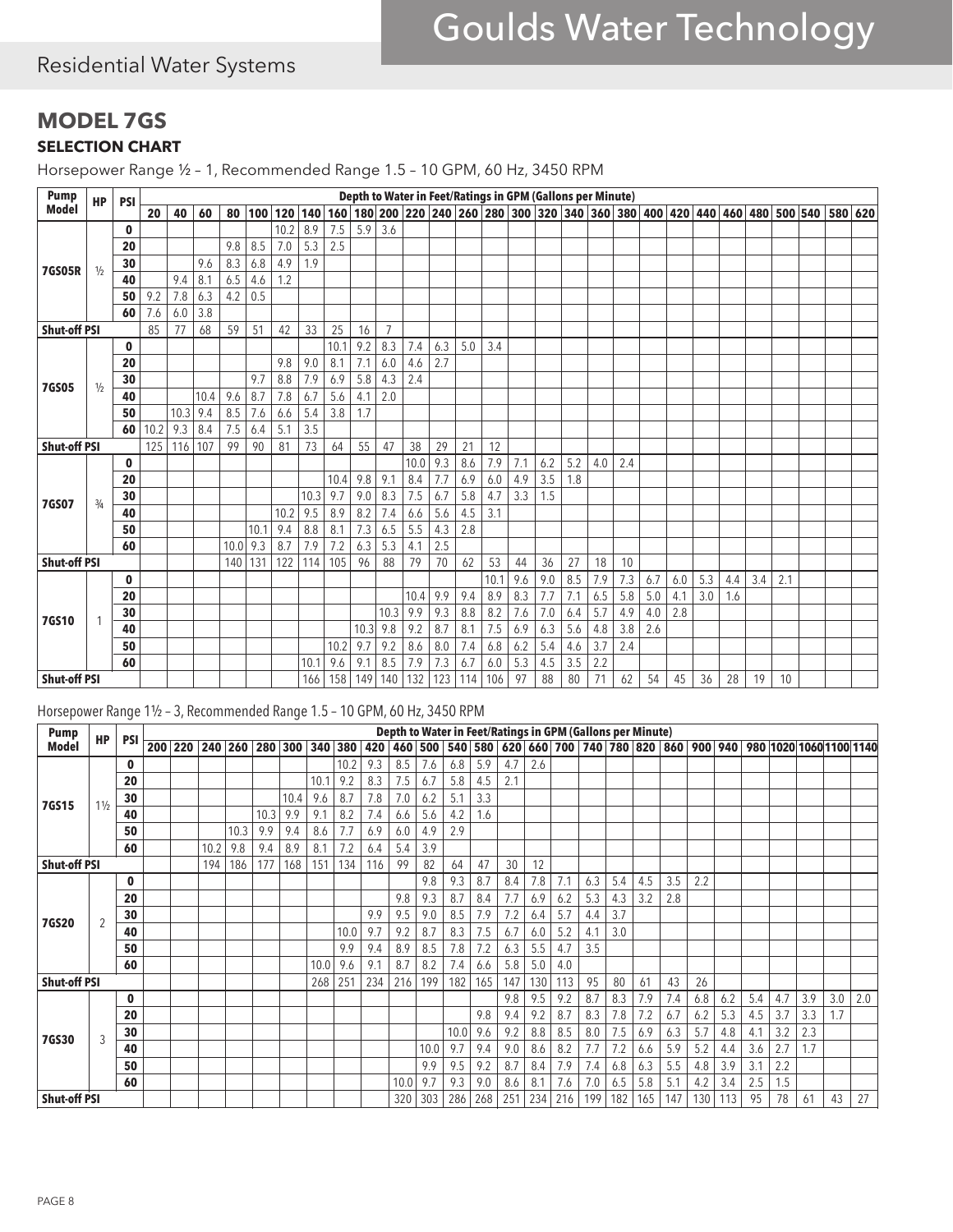### Residential Water Systems

### **MODEL 10GS**

**SELECTION CHART** Horsepower Range ½ – 3, Recommended Range 3 – 16 GPM, 60 Hz, 3450 RPM

| Pump                |                |                   |      |      |      |      |      |      |      |      |              |              |              |              |                                         |              |              |              | Depth to Water in Feet/Ratings in GPM (Gallons per Minute) |            |            |      |      |      |      |      |      |     |     |     |
|---------------------|----------------|-------------------|------|------|------|------|------|------|------|------|--------------|--------------|--------------|--------------|-----------------------------------------|--------------|--------------|--------------|------------------------------------------------------------|------------|------------|------|------|------|------|------|------|-----|-----|-----|
| Model               | HP             | PSI               | 20   | 40   | 60   | 80   | 100  | 120  | 140  | 160  |              |              |              |              | 180   200   220   240   260   280   300 |              |              |              | 340 380 420                                                |            | 460        | 500  | 540  | 580  | 620  | 660  | 700  | 740 | 780 | 820 |
|                     |                | 0                 |      |      | 15.6 | 14.0 | 12.4 | 10.4 | 6.5  |      |              |              |              |              |                                         |              |              |              |                                                            |            |            |      |      |      |      |      |      |     |     |     |
|                     |                | 20                | 15.4 | 13.5 | 11.5 | 9.2  | 6.0  |      |      |      |              |              |              |              |                                         |              |              |              |                                                            |            |            |      |      |      |      |      |      |     |     |     |
|                     |                | 30                | 13.0 | 11.1 | 8.0  | 4.0  |      |      |      |      |              |              |              |              |                                         |              |              |              |                                                            |            |            |      |      |      |      |      |      |     |     |     |
| 10GS05R             | $\frac{1}{2}$  | 40                | 11.0 | 7.9  | 3.0  |      |      |      |      |      |              |              |              |              |                                         |              |              |              |                                                            |            |            |      |      |      |      |      |      |     |     |     |
|                     |                | 50                | 7.0  |      |      |      |      |      |      |      |              |              |              |              |                                         |              |              |              |                                                            |            |            |      |      |      |      |      |      |     |     |     |
|                     |                | 60                |      |      |      |      |      |      |      |      |              |              |              |              |                                         |              |              |              |                                                            |            |            |      |      |      |      |      |      |     |     |     |
| <b>Shut-off PSI</b> |                |                   | 61   | 53   | 44   | 34   | 26   | 18   | 10   |      |              |              |              |              |                                         |              |              |              |                                                            |            |            |      |      |      |      |      |      |     |     |     |
|                     |                | 0                 |      |      |      | 16.0 | 15.3 | 14.3 | 12.8 | 11.3 | 9.0          | 6.4          |              |              |                                         |              |              |              |                                                            |            |            |      |      |      |      |      |      |     |     |     |
|                     |                | 20                |      | 15.9 | 14.9 | 13.8 | 12.5 | 10.8 | 8.3  | 4.8  |              |              |              |              |                                         |              |              |              |                                                            |            |            |      |      |      |      |      |      |     |     |     |
|                     |                | 30                | 15.7 | 14.6 | 13.5 | 12.3 | 10.5 | 7.8  | 4.0  |      |              |              |              |              |                                         |              |              |              |                                                            |            |            |      |      |      |      |      |      |     |     |     |
| 10GS05              | $\frac{1}{2}$  | 40                | 14.5 | 13.4 | 12.0 | 10.3 | 7.5  | 3.0  |      |      |              |              |              |              |                                         |              |              |              |                                                            |            |            |      |      |      |      |      |      |     |     |     |
|                     |                | 50                | 13.0 | 11.5 | 9.8  | 7.2  |      |      |      |      |              |              |              |              |                                         |              |              |              |                                                            |            |            |      |      |      |      |      |      |     |     |     |
|                     |                | 60                | 11.3 | 9.0  | 6.4  |      |      |      |      |      |              |              |              |              |                                         |              |              |              |                                                            |            |            |      |      |      |      |      |      |     |     |     |
| <b>Shut-off PSI</b> |                |                   | 89   | 81   | 72   | 63   | 55   | 46   | 37   | 29   | 20           | 11           |              |              |                                         |              |              |              |                                                            |            |            |      |      |      |      |      |      |     |     |     |
|                     |                | 0                 |      |      |      |      |      | 16.0 | 15.2 | 14.3 | 13.4         | 12.5         | 11.5         | 10.3         | 9.0                                     | 7.0          | 4.0          |              |                                                            |            |            |      |      |      |      |      |      |     |     |     |
|                     |                | 20                |      |      |      | 15.8 | 15.0 | 14.0 | 13.0 | 12.3 | 11.2         | 10.2         | 8.5          | 6.0          |                                         |              |              |              |                                                            |            |            |      |      |      |      |      |      |     |     |     |
| 10GS07              | $\frac{3}{4}$  | 30                |      |      | 15.7 | 14.8 | 13.9 | 12.8 | 12.0 | 11.0 | 9.8          | 8.2          | 5.5          |              |                                         |              |              |              |                                                            |            |            |      |      |      |      |      |      |     |     |     |
|                     |                | 40                |      | 15.6 | 14.7 | 13.8 | 12.7 | 11.9 | 10.8 | 9.7  | 8.1          | 5.2          |              |              |                                         |              |              |              |                                                            |            |            |      |      |      |      |      |      |     |     |     |
|                     |                | 50                | 15.3 | 14.4 | 13.5 | 12.6 | 11.6 | 10.5 | 9.4  | 7.5  | 4.8          |              |              |              |                                         |              |              |              |                                                            |            |            |      |      |      |      |      |      |     |     |     |
|                     |                | 60                | 14.3 | 13.4 | 12.5 | 11.5 | 10.3 | 9.0  | 7.0  | 4.0  |              |              |              |              |                                         |              |              |              |                                                            |            |            |      |      |      |      |      |      |     |     |     |
| <b>Shut-off PSI</b> |                |                   | 130  | 121  | 113  | 104  | 95   | 87   | 78   | 69   | 61           | 52           | 43           | 35           | 26                                      | 17           | 9            |              |                                                            |            |            |      |      |      |      |      |      |     |     |     |
|                     |                | 0                 |      |      |      |      |      |      |      | 15.8 | 15.2         | 14.5         | 13.7         | 12.8         | 12.0                                    | 11.0         | 10.0         | 6.7          |                                                            |            |            |      |      |      |      |      |      |     |     |     |
|                     |                | 20                |      |      |      |      |      | 15.7 | 14.9 | 14.3 | 13.5         | 12.7         | 11.7         | 10.6         | 9.6                                     | 8.1          | 6.5          |              |                                                            |            |            |      |      |      |      |      |      |     |     |     |
| 10GS10              |                | 30                |      |      |      | 16.0 | 15.6 | 14.8 | 14.2 | 13.3 | 12.5         | 11.6         | 10.4         | 9.4          | 7.8                                     | 5.5          | 3.0          |              |                                                            |            |            |      |      |      |      |      |      |     |     |     |
|                     |                | 40                |      |      | 16.0 | 15.5 | 14.7 | 14.1 | 13.2 | 12.4 | 11.5         | 10.3         | 9.1          | 7.4          | 5.0                                     | 3.0          |              |              |                                                            |            |            |      |      |      |      |      |      |     |     |     |
|                     |                | 50                |      |      | 15.3 | 14.6 | 13.9 | 13.0 | 12.3 | 11.3 | 10.1         | 8.9          | 7.0          | 4.3          |                                         |              |              |              |                                                            |            |            |      |      |      |      |      |      |     |     |     |
|                     |                | 60                | 15.8 | 15.2 | 14.5 | 13.7 | 12.8 | 12.0 | 11.0 | 10.0 | 8.6          | 6.7          | 4.0          |              |                                         |              |              |              |                                                            |            |            |      |      |      |      |      |      |     |     |     |
| <b>Shut-off PSI</b> |                |                   | 158  | 150  | 141  | 132  | 124  | 115  | 106  | 98   | 89           | 81           | 72           | 63           | 55                                      | 46           | 37           | 20           |                                                            |            |            |      |      |      |      |      |      |     |     |     |
|                     |                | $\mathbf 0$<br>20 |      |      |      |      |      |      |      |      |              |              |              | 15.7<br>14.7 | 15.3                                    | 14.8         | 14.4         | 13.3         | 12.2                                                       | 10.9       | 9.3        | 7.1  | 3.0  |      |      |      |      |     |     |     |
|                     |                | 30                |      |      |      |      |      |      |      | 15.9 | 16.0<br>15.5 | 15.6<br>15.2 | 15.2<br>14.6 | 14.2         | 14.3<br>13.5                            | 13.7<br>13.1 | 13.2<br>12.6 | 11.9<br>11.3 | 10.6<br>9.7                                                | 9.0<br>7.6 | 6.5<br>4.0 |      |      |      |      |      |      |     |     |     |
| 10GS15              | $1\frac{1}{2}$ | 40                |      |      |      |      |      |      | 15.8 | 15.5 | 15.1         | 14.6         | 14.2         | 13.5         | 13.0                                    | 12.5         | 11.8         | 10.3         | 8.8                                                        | 6.0        |            |      |      |      |      |      |      |     |     |     |
|                     |                | 50                |      |      |      |      |      | 15.7 | 15.4 | 14.9 | 14.5         | 14.0         | 13.4         | 12.8         | 12.3                                    | 11.7         | 11.0         | 9.4          | 7.4                                                        | 3.4        |            |      |      |      |      |      |      |     |     |     |
|                     |                | 60                |      |      |      |      | 15.7 | 15.3 | 14.8 | 14.4 | 13.9         | 13.3         | 12.8         | 12.2         | 11.6                                    | 10.9         | 10.1         | 8.1          | 5.6                                                        |            |            |      |      |      |      |      |      |     |     |     |
| <b>Shut-off PSI</b> |                |                   |      |      |      |      | 197  | 188  | 180  | 171  | 162          | 154          | 144          | 136          | 128                                     | 119          | 110          | 93           | 76                                                         | 58         | 41         | 24   | 6    |      |      |      |      |     |     |     |
|                     |                | 0                 |      |      |      |      |      |      |      |      |              |              |              |              |                                         | 16.0         | 15.7         | 14.9         | 14.2                                                       | 13.4       | 12.4       | 11.4 | 10.0 | 8.2  | 5.8  |      |      |     |     |     |
|                     |                | 20                |      |      |      |      |      |      |      |      |              |              |              | 15.9         | 15.5                                    | 15.3         | 14.8         | 14.1         | 13.2                                                       | 12.2       | 11.0       | 9.9  | 8.0  | 5.2  |      |      |      |     |     |     |
|                     |                | 30                |      |      |      |      |      |      |      |      |              |              | 15.8         | 15.4         | 15.1                                    | 14.7         | 14.4         | 13.5         | 12.7                                                       | 11.7       | 10.3       | 8.8  | 6.5  |      |      |      |      |     |     |     |
| 10GS20              | $\overline{2}$ | 40                |      |      |      |      |      |      |      |      |              | 15.8         | 15.4         | 15.1         | 14.7                                    | 14.4         | 14.0         | 12.9         | 12.2                                                       | 10.9       | 9.5        | 7.8  | 3.9  |      |      |      |      |     |     |     |
|                     |                | 50                |      |      |      |      |      |      |      | 16.1 | 15.7         | 15.3         | 15.0         | 14.6         | 14.2                                    | 14.0         | 13.4         | 12.5         | 11.5                                                       | 10.1       | 8.5        | 6.0  |      |      |      |      |      |     |     |     |
|                     |                | 60                |      |      |      |      |      |      | 16.0 | 15.7 | 15.3         | 14.9         | 14.5         | 14.2         | 13.8                                    | 13.4         | 12.8         | 11.8         | 10.7                                                       | 9.1        | 7.2        | 3.4  |      |      |      |      |      |     |     |     |
| <b>Shut-off PSI</b> |                |                   |      |      |      |      |      |      | 225  | 216  | 208          | 199          | 190          | 182          | 173                                     | 164          | 156          | 139          | 121                                                        | 104        | 87         | 69   | 52   | 35   | 17   |      |      |     |     |     |
|                     |                | 0                 |      |      |      |      |      |      |      |      |              |              |              |              |                                         |              |              |              | 15.8                                                       | 15.2       | 14.6       | 14.0 | 13.3 | 12.6 | 11.9 | 11.0 | 10.0 | 9.0 | 7.5 | 5.8 |
|                     |                | 20                |      |      |      |      |      |      |      |      |              |              |              |              |                                         |              |              | 15.7         | 15.1                                                       | 14.5       | 13.9       | 13.2 | 12.5 | 11.8 | 10.9 | 9.9  | 8.8  | 7.2 | 5.4 |     |
|                     |                | 30                |      |      |      |      |      |      |      |      |              |              |              |              |                                         |              | 15.9         | 15.4         | 14.8                                                       | 14.2       | 13.4       | 12.8 | 12.0 | 11.3 | 10.3 | 9.3  | 8.1  | 6.2 | 3.8 |     |
| 10GS30              | 3              | 40                |      |      |      |      |      |      |      |      |              |              |              |              |                                         | 15.9         | 15.6         | 15.0         | 14.4                                                       | 13.8       | 13.1       | 12.4 | 11.5 | 10.8 | 9.7  | 8.6  | 7.1  | 4.7 |     |     |
|                     |                | 50                |      |      |      |      |      |      |      |      |              |              |              | 16.0         | 15.8                                    | 15.6         | 15.3         | 14.7         | 14.1                                                       | 13.3       | 12.7       | 11.9 | 11.0 | 10.2 | 9.1  | 7.8  | 6.0  | 3.0 |     |     |
|                     |                | 60                |      |      |      |      |      |      |      |      |              |              | 16.0         | 15.8         | 15.5                                    | 15.2         | 14.8         | 14.3         | 13.7                                                       | 12.9       | 12.3       | 11.4 | 10.6 | 9.6  | 8.3  | 6.8  | 4.5  |     |     |     |
| <b>Shut-off PSI</b> |                |                   |      |      |      |      |      |      |      |      |              |              | 284          | 275          | 267                                     | 258          | 249          | 232          | 215                                                        | 197        | 180        | 163  | 145  | 128  | 111  | 94   | 76   | 59  | 42  | 24  |

Horsepower Range 5, Recommended Range 3 – 16 GPM, 60 Hz, 3450 RPM

| Pump                | <b>HP</b> | <b>PSI</b> |              |      |      |       |       |      |      |      | Depth to Water in Feet/Ratings in GPM (Gallons per Minute) |      |                           |      |       |      |          |           |         |      |      |
|---------------------|-----------|------------|--------------|------|------|-------|-------|------|------|------|------------------------------------------------------------|------|---------------------------|------|-------|------|----------|-----------|---------|------|------|
| Model               |           |            | 340          | 380  | 420  | 460   | 500   | 540  | 580  | 620  | 660                                                        | 700  | 740                       | 780  | 820   | 860  | 900      | 940       | 980     | 1020 | 1060 |
|                     |           | $\bf{0}$   |              |      |      |       | 15.6  | 15.  | 14.6 | 14.2 | 13.7                                                       | 13.3 | 12.8                      | 12.3 | l 1./ | 1.0  | 10.2     | 9.2       | 70<br>. | 6.3  | 4.3  |
|                     |           | 20         |              |      | 16.0 | 15.5  | i 5.0 | 14.6 | 14.1 | 13.6 | 13.2                                                       | 12.7 | 122<br>12.Z               | 11.6 | 10.9  | 10.1 | 9.0      | 1.6       | 6.0     | 3.9  |      |
|                     |           | 30         |              |      | 15.7 | I J.J | 14.8  | 14.3 | 13.8 | 13.4 | 12.9                                                       | 12.4 | 110<br>$\overline{1}$ . 7 | 11.2 | 10.4  | 9.5  |          | 6.7       | 4.9     |      |      |
| <b>10GS50R</b>      |           | 40         |              | 16.0 | 15.5 | 15.0  | 14.5  | 14.0 | 13.6 | 13.1 | 12.6                                                       | 12.1 | ۵. ا                      | 10.8 | 9.9   | 8.8  | 7.4      | 57<br>ر ر | 3.6     |      |      |
|                     |           | 50         |              | 15.7 | 5.2  | 14.7  | 14.2  | 3.8  | 13.3 | 12.9 | 12.4                                                       | 1.8  | 111                       | 10.3 | 9.3   | 8.0  | 6.5      | 4.5       |         |      |      |
|                     |           | 60         | 50<br>ن را ا | 15.4 | 4.9  | 14.4  | 14.0  | 13.5 | 13.0 | 12.6 | 12.0                                                       | ، 4  | 10.7                      | 9.7  | 8.6   |      | ◡        | 32<br>ے.ر |         |      |      |
| <b>Shut-off PSI</b> |           |            | 341          | 324  | 306  | 289   |       | 255  | 237  | 220  | 203                                                        | 185  | 168                       | 151  | 133   | 116  | $\Omega$ | 81        |         |      | 29   |

| <b>Pump</b>         | HP | <b>PSI</b> |     |     | Depth to Water in Feet/Ratings in GPM (Gallons per Minute)<br>880<br>600<br>920<br>1280 1320<br>800<br>1000<br>1240<br>1040<br>1080<br>1200<br>640<br>680<br>760<br>840<br>960<br>520<br>1120<br>560<br>720<br>1160<br>9.5<br>52<br>10.8<br>10.2<br>14.9<br>14.5<br>13.5<br>o. J<br>1 J.J<br>J.L<br>1 J.Z<br>8.2<br>12.9<br>10.1<br>4.3<br>15.9<br>15.4<br>13.9<br>10.<br>9.4<br>14.8<br>14.5<br>13.4<br>6.8<br>15.<br>7.5<br>3.0<br>15.2<br>13.7<br>9.8<br>15.6<br>14.9<br>14.2<br>12.6<br>10.4<br>8.8<br>6.0<br>14.6<br>0.1<br>13.8<br>15.8<br>15.<br>13.3<br>12.3<br>10.6<br>10.0<br>Q <sub>2</sub><br>7.9<br>4.1<br>12.8<br>6.6<br>14.4<br>14.<br>I J.J |                           |      |      |      |       |        |      |             |     |     |      |                |              |     |      |     |  |    |  |
|---------------------|----|------------|-----|-----|-------------------------------------------------------------------------------------------------------------------------------------------------------------------------------------------------------------------------------------------------------------------------------------------------------------------------------------------------------------------------------------------------------------------------------------------------------------------------------------------------------------------------------------------------------------------------------------------------------------------------------------------------------------|---------------------------|------|------|------|-------|--------|------|-------------|-----|-----|------|----------------|--------------|-----|------|-----|--|----|--|
| <b>Model</b>        |    |            | 440 | 480 |                                                                                                                                                                                                                                                                                                                                                                                                                                                                                                                                                                                                                                                             |                           |      |      |      |       |        |      |             |     |     |      |                |              |     |      |     |  |    |  |
|                     |    |            |     |     |                                                                                                                                                                                                                                                                                                                                                                                                                                                                                                                                                                                                                                                             |                           |      |      |      |       |        |      |             |     |     |      |                |              |     |      |     |  |    |  |
|                     |    | 20         |     |     |                                                                                                                                                                                                                                                                                                                                                                                                                                                                                                                                                                                                                                                             |                           |      |      |      |       |        |      |             |     |     |      |                |              |     |      |     |  |    |  |
| <b>10GS50</b>       |    | 30         |     |     |                                                                                                                                                                                                                                                                                                                                                                                                                                                                                                                                                                                                                                                             |                           |      |      |      |       |        |      |             |     |     |      |                |              |     |      |     |  |    |  |
|                     |    | 40         |     |     |                                                                                                                                                                                                                                                                                                                                                                                                                                                                                                                                                                                                                                                             |                           |      |      |      |       |        |      |             |     |     |      |                |              |     |      |     |  |    |  |
|                     |    | 50         |     |     |                                                                                                                                                                                                                                                                                                                                                                                                                                                                                                                                                                                                                                                             | 15 <sub>h</sub><br>ن. ب ا | 15.2 | 14.9 | 14.6 | 14.   | 13.6   | 13.0 | 12.5        | 14. |     | 10.9 | 10.3           | $^{\circ}$   | 8.6 | ل. / | 5.6 |  |    |  |
|                     |    | 60         |     |     | 15.7                                                                                                                                                                                                                                                                                                                                                                                                                                                                                                                                                                                                                                                        |                           | 15.0 | 14.7 | 14.3 | ، د ۱ | $\sim$ |      | 122<br>12.Z |     |     | 10.5 | 0 <sub>0</sub> | 9.0          |     | 6.5  | 3.2 |  |    |  |
| <b>Shut-off PSI</b> |    |            |     |     | 346                                                                                                                                                                                                                                                                                                                                                                                                                                                                                                                                                                                                                                                         | 329                       | 312  | 294  | 277  | 260   | 242    | 225  | 208         | 191 | 173 | 156  | 139            | $12^{\circ}$ | 104 | 87   | 69  |  | 17 |  |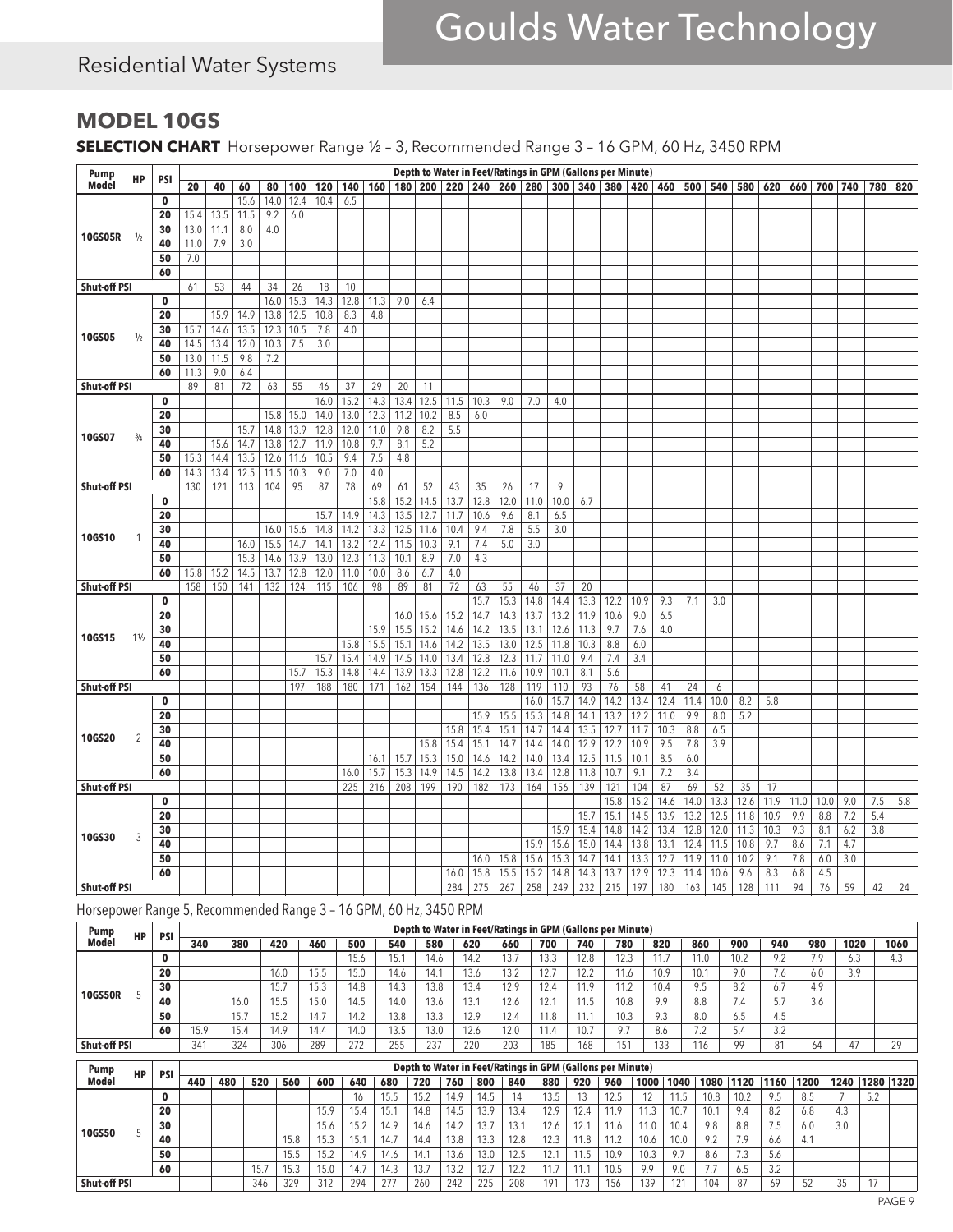### Residential Water Systems

### **MODEL 13GS**

#### **SELECTION CHART**

Horsepower Range ½ – 3, Recommended Range 4 – 20 GPM, 60 Hz, 3450 RPM

| <b>Pump</b>         |                |             |      |                |           |            |             |                |      |                    |      |             |      | Depth to Water in Feet/Ratings in GPM (Gallons per Minute)                                                            |      |             |      |      |                |      |      |      |      |            |    |  |         |  |
|---------------------|----------------|-------------|------|----------------|-----------|------------|-------------|----------------|------|--------------------|------|-------------|------|-----------------------------------------------------------------------------------------------------------------------|------|-------------|------|------|----------------|------|------|------|------|------------|----|--|---------|--|
| <b>Model</b>        | НP             | <b>PSI</b>  | 20   | 40             | 60        | 80         |             | 100 120        |      |                    |      |             |      | 140   160   180   200   220   240   260   280   300   340   380   420   460   500   540   580   620   660   700   740 |      |             |      |      |                |      |      |      |      |            |    |  | 780 820 |  |
|                     |                | 0           |      |                | 19.0      | 17.5       | 15.3        | 12.5           | 8.2  |                    |      |             |      |                                                                                                                       |      |             |      |      |                |      |      |      |      |            |    |  |         |  |
|                     |                | 20          | 18.8 | 16.5           | 14.5      | 12.0   8.0 |             |                |      |                    |      |             |      |                                                                                                                       |      |             |      |      |                |      |      |      |      |            |    |  |         |  |
|                     |                | 30          | 16.0 | 13.4           | 11.0      | 4.1        |             |                |      |                    |      |             |      |                                                                                                                       |      |             |      |      |                |      |      |      |      |            |    |  |         |  |
| 13GS05              | $\frac{1}{2}$  | 40          | 13.3 | 10.6           | 4.0       |            |             |                |      |                    |      |             |      |                                                                                                                       |      |             |      |      |                |      |      |      |      |            |    |  |         |  |
|                     |                | 50          | 9.8  |                |           |            |             |                |      |                    |      |             |      |                                                                                                                       |      |             |      |      |                |      |      |      |      |            |    |  |         |  |
|                     |                | 60          |      |                |           |            |             |                |      |                    |      |             |      |                                                                                                                       |      |             |      |      |                |      |      |      |      |            |    |  |         |  |
| <b>Shut-off PSI</b> |                |             | 60   | 52             | 43        | 35         | 26          | 17             | 9    |                    |      |             |      |                                                                                                                       |      |             |      |      |                |      |      |      |      |            |    |  |         |  |
|                     |                | 0           |      |                |           | 19.7       | 18.5        | 17.0           |      | 15.0 13.2 11.5 8.5 |      |             |      |                                                                                                                       |      |             |      |      |                |      |      |      |      |            |    |  |         |  |
|                     |                | 20          |      |                | 19.4 18.0 | 16.4       | 14.8        | 12.9           | 10.5 | 6.0                |      |             |      |                                                                                                                       |      |             |      |      |                |      |      |      |      |            |    |  |         |  |
|                     |                | 30          | 18.9 | 17.5           | 16.0      |            | 14.6 12.5   | 10.0           | 5.0  |                    |      |             |      |                                                                                                                       |      |             |      |      |                |      |      |      |      |            |    |  |         |  |
| 13GS07              | $\frac{3}{4}$  | 40          | 17.4 | 15.9           | 14.4      | $12.4$ 9.7 |             | 4.0            |      |                    |      |             |      |                                                                                                                       |      |             |      |      |                |      |      |      |      |            |    |  |         |  |
|                     |                | 50          |      | 15.4 13.8 12.0 |           | 9.5        |             |                |      |                    |      |             |      |                                                                                                                       |      |             |      |      |                |      |      |      |      |            |    |  |         |  |
|                     |                | 60          | 13.2 | 11.5           | 8.5       |            |             |                |      |                    |      |             |      |                                                                                                                       |      |             |      |      |                |      |      |      |      |            |    |  |         |  |
| <b>Shut-off PSI</b> |                |             | 86   | 78             | 69        | 61         | 52          | 43             | 35   | 26                 | 17   | 8           |      |                                                                                                                       |      |             |      |      |                |      |      |      |      |            |    |  |         |  |
|                     |                | 0           |      |                |           |            |             | 19.6           | 18.4 | 17.6               | 16.6 | 15.4        |      | $14.1$   12.8                                                                                                         | 11.4 | 9.5         | 6.0  |      |                |      |      |      |      |            |    |  |         |  |
|                     |                | 20          |      |                | 20.0      |            | 19.4 18.5   | 17.2           | 16.3 | 15.0               | 13.8 | 12.5        | 11.0 | 8.5                                                                                                                   | 4.0  |             |      |      |                |      |      |      |      |            |    |  |         |  |
|                     |                | 30          |      | 20.0           | 19.2      |            | 18.2 17.1   | 15.8           | 14.7 | 13.6               | 12.2 | 10.5        | 7.5  |                                                                                                                       |      |             |      |      |                |      |      |      |      |            |    |  |         |  |
| <b>13GS10</b>       |                | 40          | 19.9 | 19.0           | 18.0      |            | 17.0 15.7   | 14.6           | 13.5 | 12.0               | 10.1 | 7.3         |      |                                                                                                                       |      |             |      |      |                |      |      |      |      |            |    |  |         |  |
|                     |                | 50          | 18.8 | 17.8           | 16.8      |            | 15.5 14.5   | 13.0           | 11.6 | 9.9                | 7.0  |             |      |                                                                                                                       |      |             |      |      |                |      |      |      |      |            |    |  |         |  |
|                     |                | 60          | 17.6 | 16.6           | 15.4      |            | $14.1$ 12.8 | 11.4           | 9.5  | $6.0\,$            |      |             |      |                                                                                                                       |      |             |      |      |                |      |      |      |      |            |    |  |         |  |
| <b>Shut-off PSI</b> |                |             | 128  | 119            | 110       | 102        | 93          | 84             | 76   | 67                 | 58   | 50          | 41   | 32                                                                                                                    | 24   | 15          | 6    |      |                |      |      |      |      |            |    |  |         |  |
|                     |                | $\mathbf 0$ |      |                |           |            |             |                | 19.7 | 18.9               | 18.2 | 17.3        | 16.3 | 15.2                                                                                                                  | 14.2 | 13.2        | 12.1 | 8.7  |                |      |      |      |      |            |    |  |         |  |
|                     |                | 20          |      |                |           |            | 19.5        | 18.4           | 17.9 | 17.0               | 16.0 | 15.1        | 14.1 | 12.9                                                                                                                  | 11.8 | 10.2        | 8.8  |      |                |      |      |      |      |            |    |  |         |  |
|                     |                | 30          |      |                | 20.2      |            | 19.4 18.6   | 17.6           | 16.8 | 15.8               |      | 14.9 14.0   | 12.6 | 11.5                                                                                                                  | 9.9  | 7.9         | 4.0  |      |                |      |      |      |      |            |    |  |         |  |
| 13GS15              | $1\frac{1}{2}$ | 40          |      | 20.0           | 19.3      |            | 18.5 17.5   | 16.6           |      | $15.7$ 14.8        |      | 13.9 12.5   | 11.4 | 9.5                                                                                                                   | 7.3  | 4.0         |      |      |                |      |      |      |      |            |    |  |         |  |
|                     |                | 50          | 20.0 | 19.1           | 18.3      |            |             | 17.4 16.4 15.5 |      | $14.5$ 13.6        | 12.3 | 11.0        | 9.2  | 6.3                                                                                                                   |      |             |      |      |                |      |      |      |      |            |    |  |         |  |
|                     |                | 60          | 18.9 | 18.2           | 17.3      |            | 16.3 15.2   | 14.2           | 13.3 | 12.1               | 11.0 | 8.7         | 5.6  |                                                                                                                       |      |             |      |      |                |      |      |      |      |            |    |  |         |  |
| <b>Shut-off PSI</b> |                |             | 156  | 147            | 139       |            | 130 121     | 113            | 104  | 95                 | 87   | 78          | 69   | 61                                                                                                                    | 52   | 43          | 35   | 17   |                |      |      |      |      |            |    |  |         |  |
|                     |                | $\mathbf 0$ |      |                |           |            |             |                |      |                    |      | 20.0        | 19.5 | 19.0                                                                                                                  | 18.3 | 17.9        | 17.2 |      | 15.8 14.4 12.6 |      | 10.5 | 7.7  |      |            |    |  |         |  |
|                     |                | 20          |      |                |           |            |             |                |      | 19.8               | 19.4 | 18.8        | 18.2 | 17.6                                                                                                                  | 17.0 | 16.3        | 15.6 | 14.1 | 12.4           | 10.2 | 6.8  |      |      |            |    |  |         |  |
|                     |                | 30          |      |                |           |            |             |                | 19.7 | 19.3               | 18.7 | 18.2        | 17.4 | 16.8                                                                                                                  | 16.2 | 15.5        | 14.8 | 13.1 | 11.1           | 8.8  |      |      |      |            |    |  |         |  |
| <b>13GS20</b>       |                | 40          |      |                |           |            |             | 19.6           | 19.2 | 18.6               | 18.1 | 17.3        | 16.7 | 16.1                                                                                                                  |      | $15.4$ 14.7 | 13.8 | 12.0 | 9.8            | 6.0  |      |      |      |            |    |  |         |  |
|                     |                | 50          |      |                |           |            |             | 20.1 19.5 19.1 | 18.4 | 18.0               |      | 17.2 16.6   | 16.0 | $15.2$                                                                                                                |      | 14.6 13.7   | 12.9 | 10.8 | 8.5            |      |      |      |      |            |    |  |         |  |
|                     |                | 60          |      |                | 20.0      | 19.5       | 19.0        | 18.3           | 17.9 | 17.2               | 16.5 | 15.8        | 15.1 | 14.4                                                                                                                  | 13.6 | 12.6        | 11.5 | 9.2  | 5.0            |      |      |      |      |            |    |  |         |  |
| <b>Shut-off PSI</b> |                |             |      |                | 206       | 198        | 189         | 180            | 172  | 163                | 155  | 146         | 137  | 129                                                                                                                   | 120  | 111         | 103  | 85   | 68             | 51   | 33   | 16   |      |            |    |  |         |  |
|                     |                | $\mathbf 0$ |      |                |           |            |             |                |      |                    |      |             |      |                                                                                                                       | 19.8 | 19.4        | 18.9 | 18.0 | 17.1           | 16.0 | 14.6 | 13.5 | 11.9 | $10.0$ 7.3 |    |  |         |  |
|                     |                | 20          |      |                |           |            |             |                |      |                    |      |             | 19.6 | 19.2                                                                                                                  | 18.9 | 18.3        | 17.9 | 17.0 | 15.9           | 14.7 | 13.3 | 11.8 | 9.7  | 6.9        |    |  |         |  |
|                     |                | 30          |      |                |           |            |             |                |      |                    |      | $20.0$ 19.5 |      | 19.1 18.8                                                                                                             | 18.2 | 17.8        | 17.4 |      | 16.4 15.2 13.9 |      | 12.3 | 10.5 | 8.3  | 4.0        |    |  |         |  |
| 13GS30              | 3              | 40          |      |                |           |            |             |                |      | 20.0               | 19.4 | 19.1        | 18.7 | 18.2                                                                                                                  | 17.8 | 17.3        | 16.8 | 15.6 | 14.5           | 13.0 | 11.4 | 9.5  | 6.0  |            |    |  |         |  |
|                     |                | 50          |      |                |           |            |             |                | 19.9 | 19.5               | 19.0 | 18.6        |      | $18.1$ 17.7                                                                                                           | 17.2 | 16.7        | 16.1 |      | 14.9 13.7      | 12.0 | 10.1 | 7.9  |      |            |    |  |         |  |
|                     |                | 60          |      |                |           |            |             | 19.8           | 19.4 | 18.9               | 18.5 | 18.0        | 17.5 | 17.1                                                                                                                  | 16.6 | 16.0        | 15.4 | 14.2 | 12.9           | 11.0 | 9.0  | 5.0  |      |            |    |  |         |  |
| <b>Shut-off PSI</b> |                |             |      |                |           |            |             | 235            | 226  | 217                | 209  | 200         | 191  | 183                                                                                                                   | 174  | 165         | 157  | 139  | 122            | 104  | 87   | 70   | 53   | 35         | 18 |  |         |  |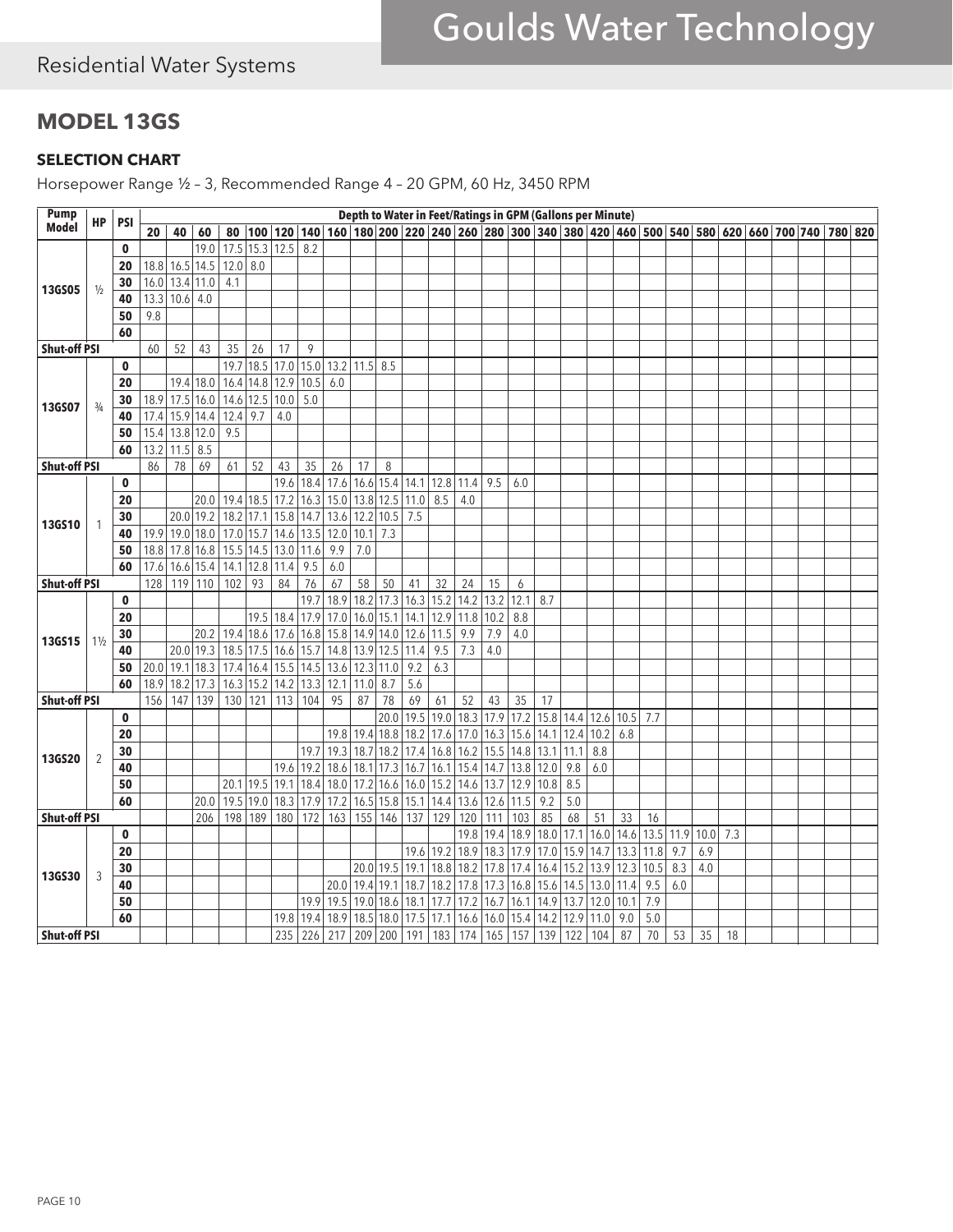### **MODEL 18GS**

#### **SELECTION CHART**

Horsepower Range ¾ – 5, Recommended Range 6 – 28 GPM, 60 Hz, 3450 RPM

| <b>Pump</b>         |               |              | Depth to Water in Feet/Ratings in GPM (Gallons per Minute)<br>100 120 140 160 180 200 200 200 240 260 280 300 340 380 420 460 500 540 580 620 660 700 740 780 820 860 |                     |                |      |                                                             |                |                                    |                     |           |             |      |                                                                                                                                                                                                                                                                                                       |     |                |      |           |                                                                                                |      |           |    |                   |            |                     |      |     |  |                                                                                             |                                   |
|---------------------|---------------|--------------|-----------------------------------------------------------------------------------------------------------------------------------------------------------------------|---------------------|----------------|------|-------------------------------------------------------------|----------------|------------------------------------|---------------------|-----------|-------------|------|-------------------------------------------------------------------------------------------------------------------------------------------------------------------------------------------------------------------------------------------------------------------------------------------------------|-----|----------------|------|-----------|------------------------------------------------------------------------------------------------|------|-----------|----|-------------------|------------|---------------------|------|-----|--|---------------------------------------------------------------------------------------------|-----------------------------------|
| <b>Model</b>        | НP            | <b>PSI</b>   | 20                                                                                                                                                                    | 40                  | 60             | 80   |                                                             |                |                                    |                     |           |             |      |                                                                                                                                                                                                                                                                                                       |     |                |      |           |                                                                                                |      |           |    |                   |            |                     |      |     |  |                                                                                             |                                   |
| 18GS07              |               | $\mathbf{0}$ |                                                                                                                                                                       |                     | 28.2           | 26.5 | $24.0$ 21.0                                                 |                | 17.9 13.5                          |                     |           |             |      |                                                                                                                                                                                                                                                                                                       |     |                |      |           |                                                                                                |      |           |    |                   |            |                     |      |     |  |                                                                                             |                                   |
|                     |               | 20           |                                                                                                                                                                       | 27.7 25.9 23.0      |                | 20.0 | 16.5                                                        | 10.8           |                                    |                     |           |             |      |                                                                                                                                                                                                                                                                                                       |     |                |      |           |                                                                                                |      |           |    |                   |            |                     |      |     |  |                                                                                             |                                   |
|                     | $\frac{3}{4}$ | 30           |                                                                                                                                                                       | 25.0 22.0           | 18.8 15.7      |      | 9.5                                                         |                |                                    |                     |           |             |      |                                                                                                                                                                                                                                                                                                       |     |                |      |           |                                                                                                |      |           |    |                   |            |                     |      |     |  |                                                                                             |                                   |
|                     |               | 40           | 22.2                                                                                                                                                                  | 18.9 15.1           |                | 9.0  |                                                             |                |                                    |                     |           |             |      |                                                                                                                                                                                                                                                                                                       |     |                |      |           |                                                                                                |      |           |    |                   |            |                     |      |     |  |                                                                                             |                                   |
|                     |               | 50           |                                                                                                                                                                       | 18.4 15.0           | 7.5            |      |                                                             |                |                                    |                     |           |             |      |                                                                                                                                                                                                                                                                                                       |     |                |      |           |                                                                                                |      |           |    |                   |            |                     |      |     |  |                                                                                             |                                   |
|                     |               | 60           | 13.5                                                                                                                                                                  | 5.0                 |                |      |                                                             |                |                                    |                     |           |             |      |                                                                                                                                                                                                                                                                                                       |     |                |      |           |                                                                                                |      |           |    |                   |            |                     |      |     |  |                                                                                             |                                   |
| <b>Shut-off PSI</b> |               |              | 74                                                                                                                                                                    | 66                  | 58             | 49   | 40                                                          | 32             | 23                                 | 14                  |           |             |      |                                                                                                                                                                                                                                                                                                       |     |                |      |           |                                                                                                |      |           |    |                   |            |                     |      |     |  |                                                                                             |                                   |
|                     |               | $\mathbf 0$  |                                                                                                                                                                       |                     |                |      |                                                             |                | 27.0 25.5 23.6 21.2 18.8 15.9 12.0 |                     |           |             |      |                                                                                                                                                                                                                                                                                                       |     |                |      |           |                                                                                                |      |           |    |                   |            |                     |      |     |  |                                                                                             |                                   |
|                     |               | 20           |                                                                                                                                                                       |                     | 28.0 26.6 25.1 |      |                                                             | 22.7 20.0 17.6 |                                    | 14.0 10.0           |           |             |      |                                                                                                                                                                                                                                                                                                       |     |                |      |           |                                                                                                |      |           |    |                   |            |                     |      |     |  |                                                                                             |                                   |
| <b>18GS10</b>       |               | 30           |                                                                                                                                                                       |                     |                |      | 27.9 26.1 24.3 22.2 19.8 17.1 13.8                          |                |                                    | 8.3                 |           |             |      |                                                                                                                                                                                                                                                                                                       |     |                |      |           |                                                                                                |      |           |    |                   |            |                     |      |     |  |                                                                                             |                                   |
|                     |               | 40           |                                                                                                                                                                       | 26.0 24.1 22.0 19.7 |                |      | 17.0 13.1 8.0                                               |                |                                    |                     |           |             |      |                                                                                                                                                                                                                                                                                                       |     |                |      |           |                                                                                                |      |           |    |                   |            |                     |      |     |  |                                                                                             |                                   |
|                     |               | 50           |                                                                                                                                                                       | 24.0 22.0           | 19.1 16.5      |      | 13.0                                                        | 7.1            |                                    |                     |           |             |      |                                                                                                                                                                                                                                                                                                       |     |                |      |           |                                                                                                |      |           |    |                   |            |                     |      |     |  |                                                                                             |                                   |
|                     |               | 60           | 21.0                                                                                                                                                                  |                     | 18.6 15.8 12.0 |      |                                                             |                |                                    |                     |           |             |      |                                                                                                                                                                                                                                                                                                       |     |                |      |           |                                                                                                |      |           |    |                   |            |                     |      |     |  |                                                                                             |                                   |
| <b>Shut-off PSI</b> |               |              | 103                                                                                                                                                                   | 94                  | 86             | 77   | 68                                                          | 60             | 51                                 | 42                  | 34        | 25          | 16   |                                                                                                                                                                                                                                                                                                       |     |                |      |           |                                                                                                |      |           |    |                   |            |                     |      |     |  |                                                                                             |                                   |
|                     |               | $\mathbf 0$  |                                                                                                                                                                       |                     |                |      |                                                             |                | 28.4 27.2 26.0 24.8                |                     |           |             |      |                                                                                                                                                                                                                                                                                                       |     |                |      |           |                                                                                                |      |           |    |                   |            |                     |      |     |  |                                                                                             |                                   |
|                     |               | 20           |                                                                                                                                                                       |                     |                |      | 27.8 26.8 25.4 24.0 22.2 20.6 18.8 16.7                     |                |                                    |                     |           |             |      | 23.0 21.4 19.6<br>17.5 15.0 12.1<br> 14.0 <br>10.0<br>16.1 13.5 10.0<br>39<br>22<br>48<br>30<br>24.0 22.9 21.4 20.0 16.8 12.8<br>19.5<br>18.0<br>16.0<br>21.0<br>11.6<br>19.0<br>17.5 15.8<br>$13.6$ 6.5<br>25.4 24.4 23.2 22.0 20.5 18.9 17.4<br>13.5<br>15.7<br>11.0<br>15.3<br>10.5<br>13.1<br>6.0 |     |                |      |           |                                                                                                |      |           |    |                   |            |                     |      |     |  |                                                                                             |                                   |
| <b>18GS15 11/2</b>  |               | 30           |                                                                                                                                                                       |                     | 27.7           | 26.5 |                                                             |                | 25.3 23.8 22.0 20.2 18.5           |                     |           |             |      |                                                                                                                                                                                                                                                                                                       |     |                |      |           |                                                                                                |      |           |    |                   |            |                     |      |     |  |                                                                                             |                                   |
|                     |               | 40           |                                                                                                                                                                       |                     | $27.5$ 26.3    |      | 25.0 23.6 22.0 20.1 18.1 16.0                               |                |                                    |                     |           | 13.1        | 9.5  |                                                                                                                                                                                                                                                                                                       |     |                |      |           |                                                                                                |      |           |    |                   |            |                     |      |     |  |                                                                                             |                                   |
|                     |               | 50           |                                                                                                                                                                       |                     |                |      | 27.6 26.4 25.0 23.4 21.8 20.0 18.0                          |                |                                    | 15.5 13.0           |           | 9.2         |      |                                                                                                                                                                                                                                                                                                       |     |                |      |           |                                                                                                |      |           |    |                   |            |                     |      |     |  |                                                                                             |                                   |
|                     |               | 60           |                                                                                                                                                                       |                     |                |      | 26.0 24.6 23.0 21.2 19.5 17.5 15.0                          |                |                                    | $12.0$ 7.9          |           |             |      |                                                                                                                                                                                                                                                                                                       |     |                |      |           |                                                                                                |      |           |    |                   |            |                     |      |     |  |                                                                                             |                                   |
| <b>Shut-off PSI</b> |               |              | 143                                                                                                                                                                   |                     | 134 126 117    |      | 108                                                         | 100            | 91                                 | 82                  | 74        | 65          | 56   |                                                                                                                                                                                                                                                                                                       |     |                |      |           |                                                                                                |      |           |    |                   |            |                     |      |     |  |                                                                                             |                                   |
|                     |               | $\mathbf 0$  |                                                                                                                                                                       |                     |                |      |                                                             |                |                                    | 28.0 27.1           |           | $26.2$ 25.1 |      |                                                                                                                                                                                                                                                                                                       |     |                |      |           |                                                                                                |      |           |    |                   |            |                     |      |     |  |                                                                                             |                                   |
|                     | $\mathbf{2}$  | 20           |                                                                                                                                                                       |                     |                |      |                                                             |                | $27.8$ 26.8                        | 25.8 24.6           |           | 23.7   22.6 |      |                                                                                                                                                                                                                                                                                                       |     |                |      |           |                                                                                                |      |           |    |                   |            |                     |      |     |  |                                                                                             |                                   |
|                     |               | 30           |                                                                                                                                                                       |                     |                |      |                                                             |                | 27.5 26.5 25.5 24.5 23.3 22.1      |                     |           |             | 20.6 |                                                                                                                                                                                                                                                                                                       |     |                |      |           |                                                                                                |      |           |    |                   |            |                     |      |     |  |                                                                                             |                                   |
| 18GS20              |               | 40           |                                                                                                                                                                       |                     |                |      | 28.5 27.4 26.4                                              |                |                                    |                     |           |             |      |                                                                                                                                                                                                                                                                                                       |     |                |      |           |                                                                                                |      |           |    |                   |            |                     |      |     |  |                                                                                             |                                   |
|                     |               | 50           |                                                                                                                                                                       |                     |                |      | 28.0 27.2 26.2 25.3 24.3 23.0 21.8 20.3                     |                |                                    |                     |           | 18.7        | 17.0 |                                                                                                                                                                                                                                                                                                       |     |                |      |           |                                                                                                |      |           |    |                   |            |                     |      |     |  |                                                                                             |                                   |
|                     |               | 60           |                                                                                                                                                                       |                     |                |      | 28.0 27.1 26.2 25.1 24.0 22.9 21.4 20.0 18.3 16.8 14.8 12.8 |                |                                    |                     |           |             |      |                                                                                                                                                                                                                                                                                                       | 9.5 |                |      |           |                                                                                                |      |           |    |                   |            |                     |      |     |  |                                                                                             |                                   |
| <b>Shut-off PSI</b> |               |              | 183                                                                                                                                                                   | 174                 | 165            | 157  | 148                                                         | 139            | 131                                |                     | $122$ 113 | 105         | 96   | 87                                                                                                                                                                                                                                                                                                    | 79  | 70             | 61   | 44        | 27                                                                                             |      |           |    |                   |            |                     |      |     |  |                                                                                             |                                   |
|                     |               | $\mathbf 0$  |                                                                                                                                                                       |                     |                |      |                                                             |                |                                    |                     |           |             | 28.0 | 27.4                                                                                                                                                                                                                                                                                                  |     |                |      |           | 26.7 26.0 25.0 23.5 21.5 19.2 16.9 14.2 10.5                                                   |      |           |    |                   |            |                     |      |     |  |                                                                                             |                                   |
|                     |               | 20           |                                                                                                                                                                       |                     |                |      |                                                             |                |                                    |                     |           |             |      |                                                                                                                                                                                                                                                                                                       |     |                |      |           | 27.7 27.0 26.3 25.8 24.9 24.0 23.0 21.0 18.9 16.5 13.5 9.0                                     |      |           |    |                   |            |                     |      |     |  |                                                                                             |                                   |
|                     |               | 30           |                                                                                                                                                                       |                     |                |      |                                                             |                |                                    |                     |           |             |      |                                                                                                                                                                                                                                                                                                       |     |                |      |           | 27.6 26.9 26.2 25.5 24.8 23.9 22.9 21.9 19.8 17.5 14.9                                         |      | 11.2      |    |                   |            |                     |      |     |  |                                                                                             |                                   |
| 18GS30              | 3             | 40           |                                                                                                                                                                       |                     |                |      |                                                             |                | 27.5                               |                     |           |             |      |                                                                                                                                                                                                                                                                                                       |     |                |      |           | 26.9 26.2 25.4 24.6 23.8 22.8 21.8 20.9 18.5 16.0 13.3 8.0                                     |      |           |    |                   |            |                     |      |     |  |                                                                                             |                                   |
|                     |               | 50           |                                                                                                                                                                       |                     |                |      |                                                             |                | 27.4 26.8                          |                     |           |             |      |                                                                                                                                                                                                                                                                                                       |     |                |      |           | $26.0$  25.2   24.5   23.6   22.6   21.7   20.6   19.5   17.3   14.5   11.0                    |      |           |    |                   |            |                     |      |     |  |                                                                                             |                                   |
|                     |               | 60           |                                                                                                                                                                       |                     |                | 28.0 | 27.4 26.7 26.0                                              |                |                                    | 25.0 24.3 23.5 22.5 |           |             |      |                                                                                                                                                                                                                                                                                                       |     |                |      |           | $\left  21.5 \right  20.5 \left  19.2 \right  18.0 \left  15.7 \right  12.8 \left $            | 7.0  |           |    |                   |            |                     |      |     |  |                                                                                             |                                   |
| <b>Shut-off PSI</b> |               |              |                                                                                                                                                                       |                     |                | 225  | 216                                                         |                | 208 199                            | 190 182             |           |             |      | 173   164   156                                                                                                                                                                                                                                                                                       |     | 147   139      | 130  | 113       | 95                                                                                             | 78   | 61        | 43 | 26                |            |                     |      |     |  |                                                                                             |                                   |
|                     |               | $\mathbf 0$  |                                                                                                                                                                       |                     |                |      |                                                             |                |                                    |                     |           |             |      |                                                                                                                                                                                                                                                                                                       |     |                | 27.7 | 26.6 25.4 |                                                                                                | 24.0 | 22.5 20.8 |    | 19.0              |            | 16.9 14.5           | 11.7 | 8.1 |  |                                                                                             |                                   |
|                     |               | 20           |                                                                                                                                                                       |                     |                |      |                                                             |                |                                    |                     |           |             |      |                                                                                                                                                                                                                                                                                                       |     | 27.6 27.0 26.4 |      |           | 25.2 23.8 22.2 20.5 18.7                                                                       |      |           |    | 16.6              |            | $14.1$   11.2   7.4 |      |     |  |                                                                                             |                                   |
|                     |               | 30           |                                                                                                                                                                       |                     |                |      |                                                             |                |                                    |                     |           |             |      | 28.0 27.5 26.9 26.3 25.7                                                                                                                                                                                                                                                                              |     |                |      |           | $24.4$ 22.9 21.3                                                                               |      | 19.5 17.5 |    | 15.2              | $12.5$ 9.1 |                     |      |     |  |                                                                                             |                                   |
| <b>18GS50R</b>      | 5             | 40           |                                                                                                                                                                       |                     |                |      |                                                             |                |                                    |                     |           |             |      |                                                                                                                                                                                                                                                                                                       |     |                |      |           | 27.9 27.4 26.8 26.2 25.6 25.0 23.5 22.0 20.3 18.4 16.2                                         |      |           |    | $ 13.7 10.6 $ 6.7 |            |                     |      |     |  |                                                                                             |                                   |
|                     |               | ${\bf 50}$   |                                                                                                                                                                       |                     |                |      |                                                             |                |                                    |                     |           |             |      |                                                                                                                                                                                                                                                                                                       |     |                |      |           | 27.9 27.3 26.7 26.1 25.5 24.8 24.1 22.7 21.0 19.2 17.2 14.8 12.0 8.5                           |      |           |    |                   |            |                     |      |     |  |                                                                                             |                                   |
|                     |               | 60           |                                                                                                                                                                       |                     |                |      |                                                             |                |                                    |                     |           |             |      |                                                                                                                                                                                                                                                                                                       |     |                |      |           | 27.8 27.2 26.7 26.1 25.4 24.7 24.0 23.3 21.7 20.0 18.1 15.9 13.3 10.1 6.0                      |      |           |    |                   |            |                     |      |     |  |                                                                                             |                                   |
| <b>Shut-off PSI</b> |               |              |                                                                                                                                                                       |                     |                |      |                                                             |                |                                    |                     |           |             |      |                                                                                                                                                                                                                                                                                                       |     |                |      |           | 261 252 244 235 226 218 209 200 183 166 148 131 114 96 79 62 44 27                             |      |           |    |                   |            |                     |      |     |  |                                                                                             |                                   |
|                     |               | $\mathbf 0$  |                                                                                                                                                                       |                     |                |      |                                                             |                |                                    |                     |           |             |      |                                                                                                                                                                                                                                                                                                       |     |                |      |           |                                                                                                |      |           |    |                   |            |                     |      |     |  | $\sqrt{27.9\,26.8\,25.8\,24.8\,23.7\,22.6\,21.2\,19.9\,18.4\,16.8\,14.8\,12.4\,9.7}$        |                                   |
|                     |               | 20           |                                                                                                                                                                       |                     |                |      |                                                             |                |                                    |                     |           |             |      |                                                                                                                                                                                                                                                                                                       |     |                |      |           |                                                                                                |      |           |    |                   |            |                     |      |     |  | 27.5 26.6 25.6 24.5 23.3 22.2 21.0 19.8 18.0 16.2 14.3 12.0 8.8                             |                                   |
|                     |               | 30           |                                                                                                                                                                       |                     |                |      |                                                             |                |                                    |                     |           |             |      |                                                                                                                                                                                                                                                                                                       |     |                |      |           |                                                                                                |      |           |    |                   |            |                     |      |     |  | 28.0 26.9 26.0 25.0 23.9 22.9 21.6 20.3 18.6 17.0 15.0 13.0 10.2 6.2                        |                                   |
| 18GS50              | 5             | 40           |                                                                                                                                                                       |                     |                |      |                                                             |                |                                    |                     |           |             |      |                                                                                                                                                                                                                                                                                                       |     |                |      |           | $28.0$  27.4  26.3   25.3   24.4   23.2   22.1   20.1   19.4   17.9   16.0   14.0   11.6   8.0 |      |           |    |                   |            |                     |      |     |  |                                                                                             |                                   |
|                     |               | 50           |                                                                                                                                                                       |                     |                |      |                                                             |                |                                    |                     |           |             |      |                                                                                                                                                                                                                                                                                                       |     |                |      |           | 27.9 27.3 26.8 25.9 24.9 23.8 22.7 21.3 20.1 18.5 16.9 14.9 12.8 10.0 6.0                      |      |           |    |                   |            |                     |      |     |  |                                                                                             |                                   |
|                     |               | 60           |                                                                                                                                                                       |                     |                |      |                                                             |                |                                    |                     |           |             |      |                                                                                                                                                                                                                                                                                                       |     |                |      |           | 27.9 27.2 26.8 26.2 25.2 24.1 23.0 21.9 20.7 19.2 17.5 15.8 13.6 11.0 7.8                      |      |           |    |                   |            |                     |      |     |  |                                                                                             |                                   |
| <b>Shut-off PSI</b> |               |              |                                                                                                                                                                       |                     |                |      |                                                             |                |                                    |                     |           |             |      |                                                                                                                                                                                                                                                                                                       |     |                |      |           |                                                                                                |      |           |    |                   |            |                     |      |     |  | 307   298   290   281   264   246   229   212   195   177   160   143   125   108   91   73 | $56 \overline{\smash{\big)}\ 39}$ |
|                     |               |              |                                                                                                                                                                       |                     |                |      |                                                             |                |                                    |                     |           |             |      |                                                                                                                                                                                                                                                                                                       |     |                |      |           |                                                                                                |      |           |    |                   |            |                     |      |     |  |                                                                                             |                                   |